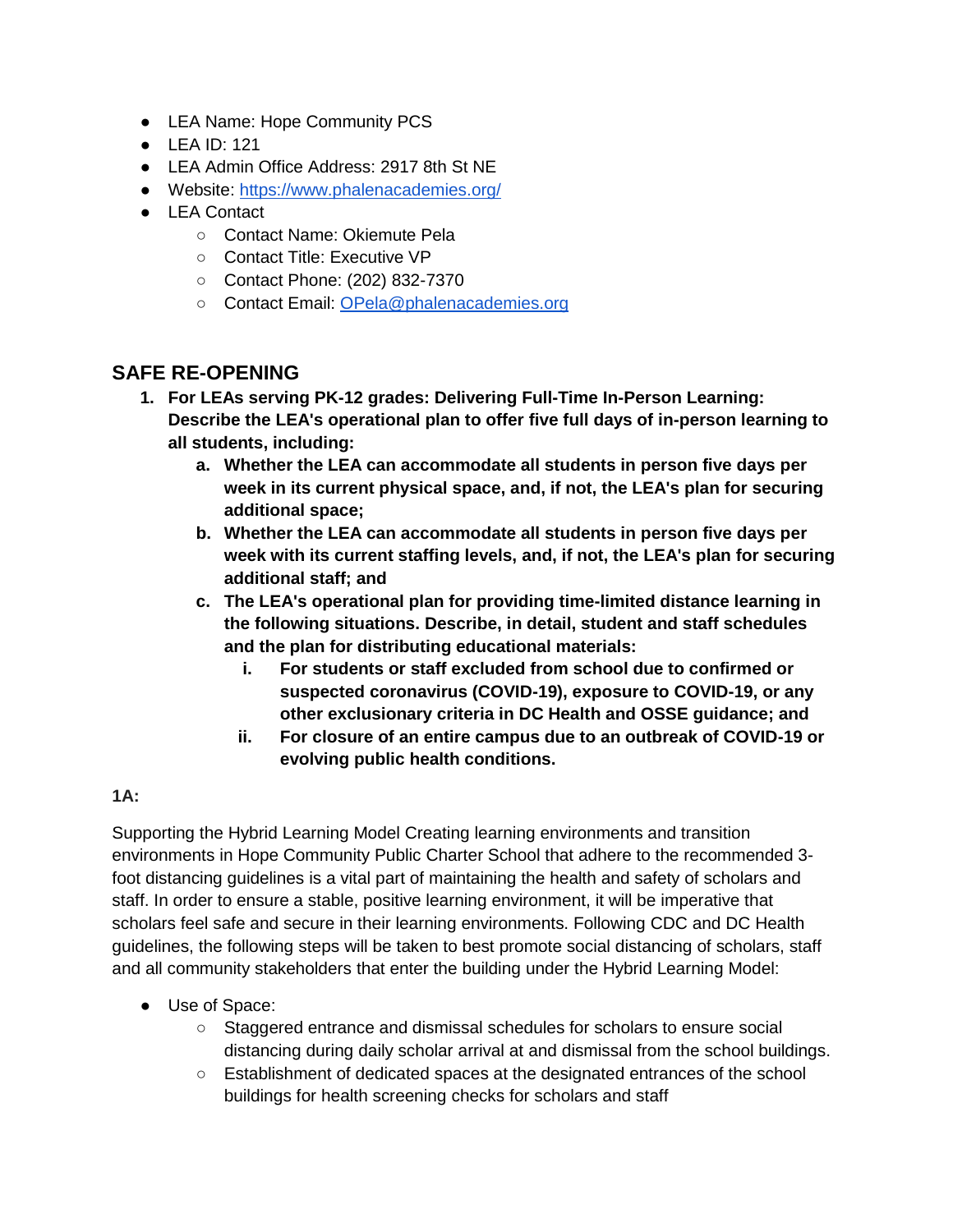- Plans for scholar flow and spacing in hallways and other public transition spaces.
- Meeting and congregating areas of school building closed:
	- Cafeterias and multi-purpose rooms not in use
	- No group food service in cafeteria
	- Serve individually plated meals and hold activities in separate classrooms
	- No assemblies
	- No interior physical education or extra-curricular
	- If meeting or congregational spaces must be used, staggered use and disinfection between each use

Social Distancing of Classrooms:

- Model classrooms will be set up to ensure social distancing for scholars and teaching staff in accordance with CDC and DC Health guidelines. These guidelines include the following:
	- Re-design of classroom layouts to accommodate 12 students or less
	- Space seating/desks minimum of six (3) feet apart
	- Students will have assigned seats throughout the day. They will face the same direction (rather than facing each other) to reduce transmission from viruscontaining droplets (e.g., from talking, coughing, sneezing
	- Individual desks will all be turned to face the same direction and students will be staggered to maintain six feet distance.
	- Individual carpet squares that will be cleaned daily will be used during floor time. Each student will be assigned a single square. The squares will be three feet apart.
	- $\circ$  No more than 3 students will be assigned a table designed for 6, and no more than 2 at tables designed for 4. If sitting across from one-another, students will maintain a 3-feet in distance.
	- Place students head to toe during nap times.
- Protocols established for serving breakfast/lunch in classrooms in a socially-distanced manner;
- Procedures for conducting fire drills, responding to fire alarms and other safety evacuation issues in the classroom while maintaining social distancing guidelines;
- Protocols to limit sharing amongst scholars;
- Separations of each child's belongings from others' and in individually labeled containers, cubbies, or areas.
- Adequate supplies acquired to minimize sharing of high touch materials to the extent possible (art supplies, equipment etc. assigned to a single student) or limit use of supplies and equipment by one group of children at a time and clean and disinfect between uses.
- No sharing of electronic devices, toys, books, and other games or learning aids.
- Physical education classes will be held outside, weather permitting and students will maintain proper distancing using visual cues, using way markers and signage. No interactive activities will be permitted (e.g. basketball, football, soccer)
- Regular safety/compliance checks of social distancing accommodations and practices.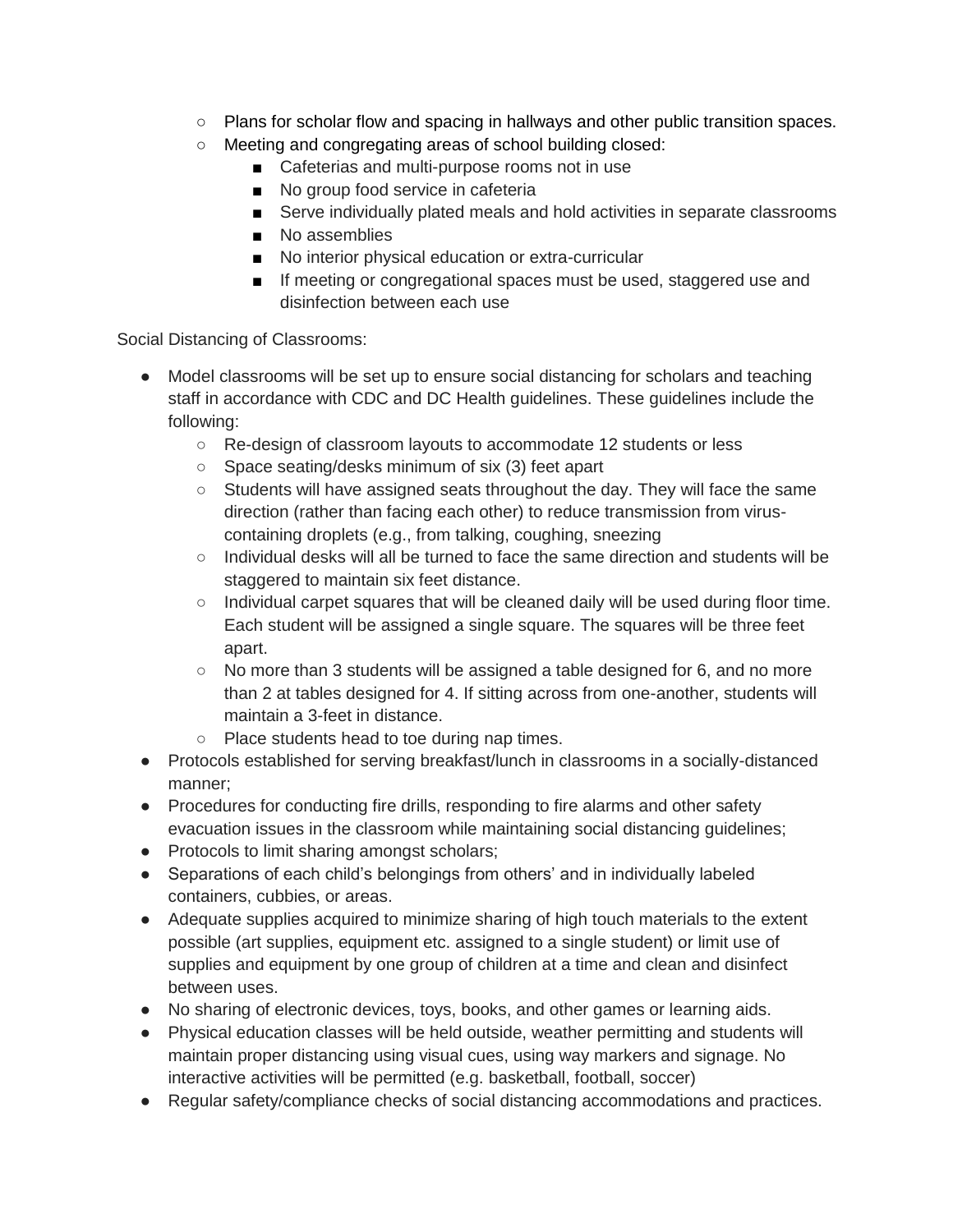- Capital Improvements and FFE (furniture, fixtures and equipment) to improve social distancing and safety:
	- Touchless trash cans
	- Plexiglass for sliding windows at front office counters
	- Sneeze guards/Plexiglass for each counter in offices/lobbies
	- Physical barriers, such as plastic flexible screens, will be installed between bathroom sinks and urinals, if applicable.
	- A designated area, with its own ventilation, will be available for any student or staff who exhibit symptoms, such as a fever or a cough, until the individual be safely removed from the facility. This area will be separate from the area used for routine healthcare (see detailed description of planned HVAC improvements for Health Suites and Isolation Rooms under the Ventilation section below).

# Visitor policy

● Restrict non-essential visitors, volunteers, and activities involving other groups at the same time

# Exceptions:

- To pick up an ill scholar
- Implementation of staggered arrival and drop-off times or locations, or put in place other protocols to limit direct contact with parents as much as possible.
- No in-person parent-teacher's conferences (conducted via video conferencing or conference call)

# Use of Hallways:

Hallways will include occupant traffic flow direction marking on the floor, maintaining one-way traffic where possible and two-way traffic separated by six feet or maximum possible where space is not sufficient. Additional signage including floor markers such as one-way arrows, floorand wall-mounted way markers and floor stickers marking appropriate spots to wait in lines will be used as needed to provide direction and instruction for movement. Additionally, stairwells in the building will be designated as one way, both the up and down directions to limit scholar contact in these spaces. Extra time will be allowed between classes to foster careful transition between spaces. A vital piece of ensuring safe and proper social distancing in the building will be providing comprehensive training to all teachers and staff with the above safety precautions. Presentations and documents describing social distancing guidelines for scholars and staff will be created and presented before the NWEA MAP of the Hybrid Learning Model, with periodic refresher training and presentations. Consideration should be given to conducting this training virtually, or, if in-person, ensure that social distancing is maintained.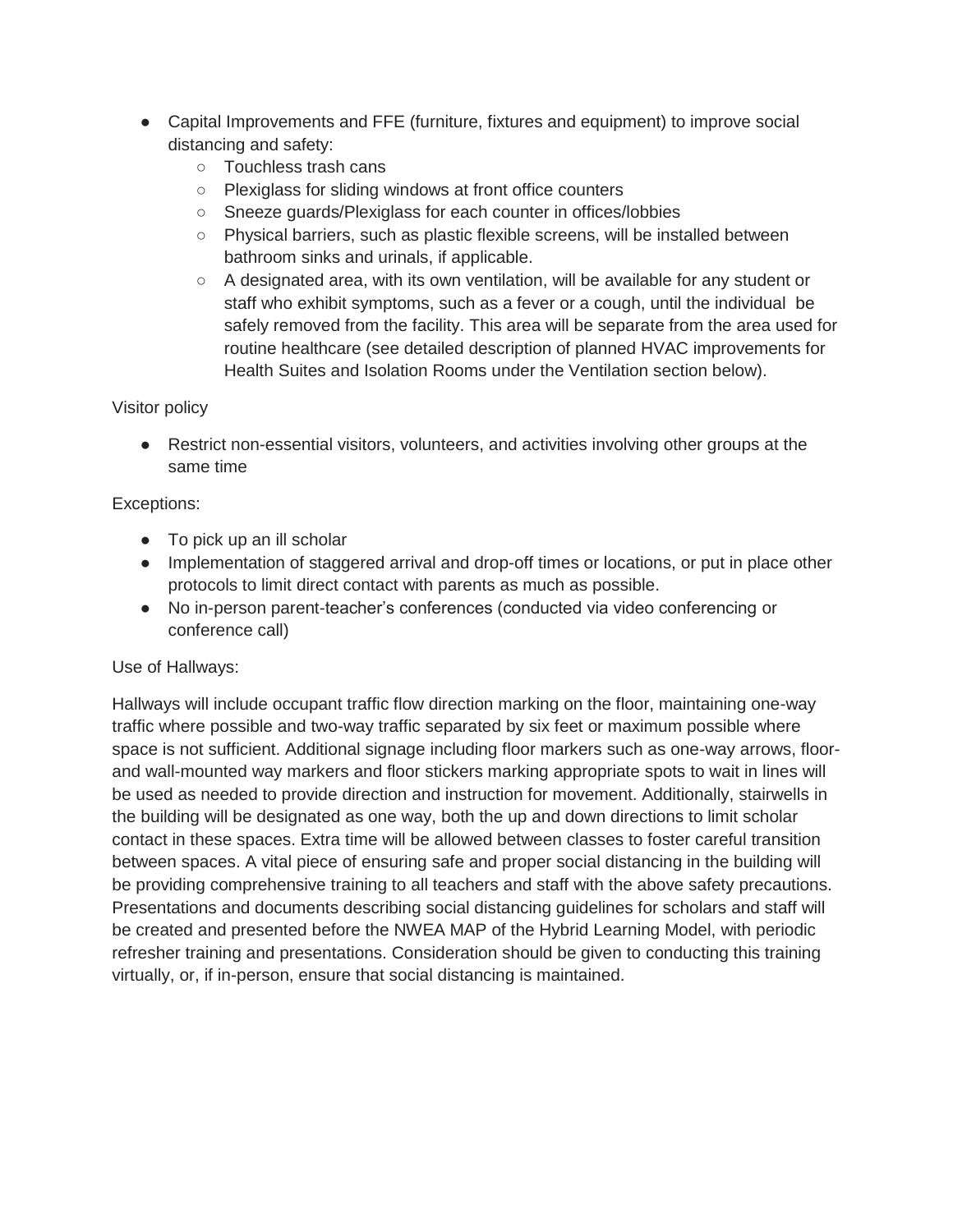#### 1B:

Schools may reopen in a hybrid learning model, with reduced numbers of scholars and strict social distancing; however, the actual progression of re-opening of schools in the District of Columbia may happen independently of the District's reopening phases. To accommodate reopening of schools across the District, the Hope LEA Planning Team has identified two scenarios in response to these phases. The first scenario would allow limited reopening of the Tolson facility to support the virtual learning program. The second scenario would consist of the building reopening in support of a hybrid learning model consisting of cohorts of scholars attending school in the buildings on a staggered schedule of two days in-school and three days participating in virtual learning, three days a week. One day a week would be utilized for deep cleaning and disinfecting the school buildings. Tentatively, full in-person instruction in the school buildings may resume. In any phase of reopening, the ultimate goal of Hope Community Public Charter Schools' Reopening Facilities Plan will be to help reduce the risk of COVID-19 transmission among scholars and staff.

#### $1C$ :

School Schedule Options Hope Community Public Charter School has designed all distance learning instructional schedules to meet the needs of teachers, support staff, families and scholars. Hope will be utilizing the Zoom platform for virtual classes and Google classrooms to house instructional information for staff, parents and students. Teachers will deliver synchronous and asynchronous instruction through live virtual lessons. Teachers record all lessons and allow scholars access in case they miss the live lessons or need to revisit them. The goal is for scholars to have access to both styles of virtual learning and teachers to offer differentiation. Each staff member has a set schedule for office hours to provide additional support to scholars and families.

#### Instruction:

- The LEA will provide a combination of synchronous and asynchronous learning.
- Learning Management System: Google Classroom
- Synchronous Instructional Delivery Platform: Zoom
- Asynchronous Learning Platform: Google Classroom, YouTube
- Web-Based Academic Systems: Edgenuity, Nearpod, Desmos(mathematics), Appletree, Zearn

# Materials Distribution Plan:

To ensure safe distribution, distribution is staggered and scheduled according to grade level while supporting the Virtual Learning Model. Families are required to use our drive through system. Upon arrival to campus, families are asked to provide the scholar's name and grade. A designated staff member, wearing appropriate PPE retrieves the items and places them inside the trunk of the vehicle to avoid contact. In the event that a parent or guardian is walking, the parent goes to a designated area for walkers, provides the same information to a designated staff member, wearing appropriate PPE. The items are placed on a table then the parent or guardian is allowed to take the items from the table once the designated staff has moved back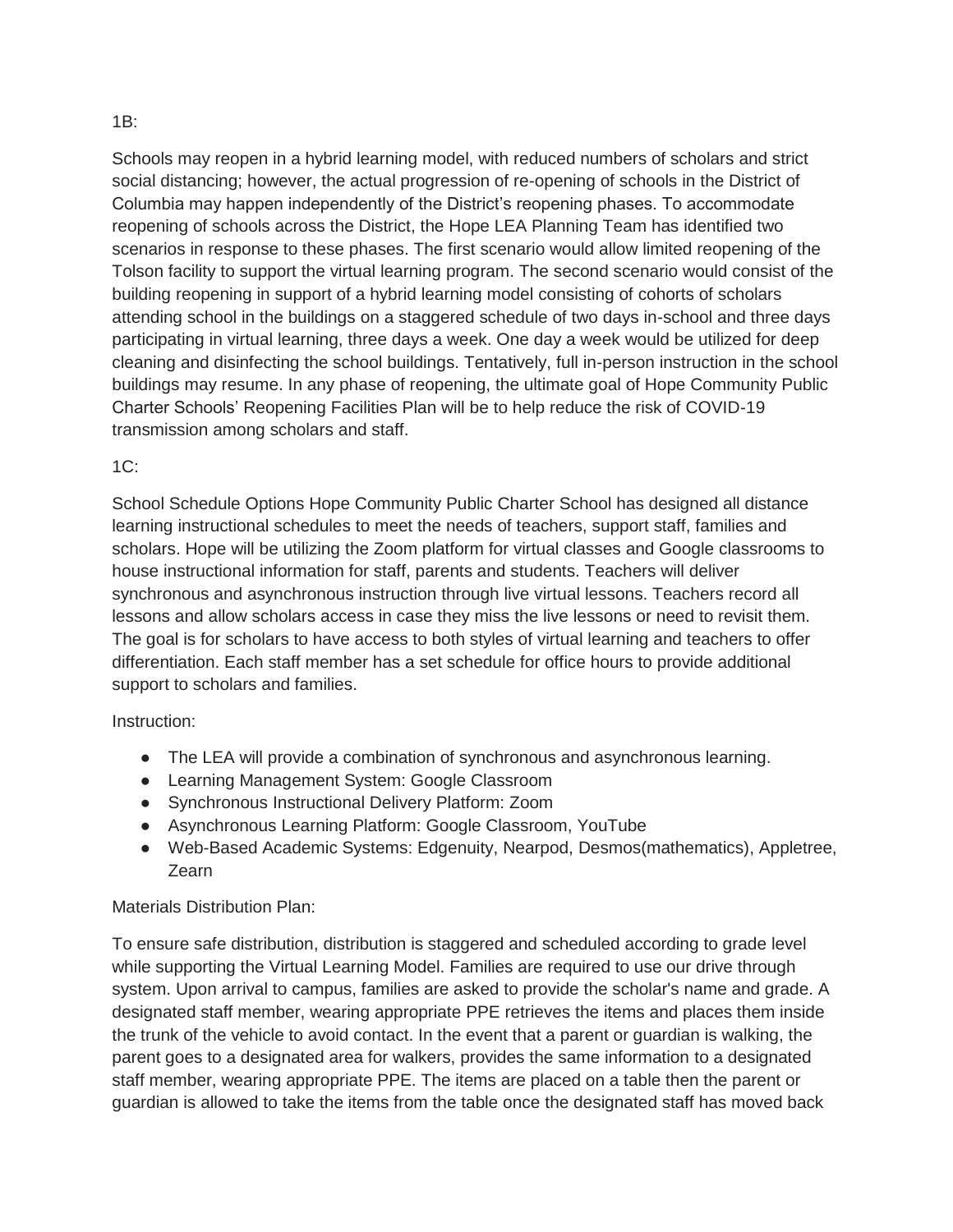within the designated three-foot distance. All parents and guardians are required to wear masks during drive through pick up.

- Laptops/Tablets
- Math manipulatives
- Math workbooks
- School supplies (i.e. pencils, highlighter, erasers, etc)
- Consumable workbooks

Each grade level academy (PS/PK, K-2, 3-5, 6-8) will be assigned to a member of the essential team. In the event that a teacher of record is absent, that essential team member will step in on the teacher's behalf.

- **2. For LEAs serving PK-12 grades: Distance Learning for Students with Medical Certifications: Please share more about the LEA's plans to offer distance learning for students with medical certifications, including:**
	- **a. Who will deliver the LEA's distance learning program for students with medical certifications (select one):**

The I FA Itself

**b. How the LEA will deliver its distance learning program (select one):**

Centrally at the LEA Level

**c. District regulations require a 6-hour instructional day for all students. Describe the LEA's approach to ensuring that students participating in distance learning receive comparable instructional time and coursework as students attending school in person, with access to real-time, synchronous instruction and support from teachers.**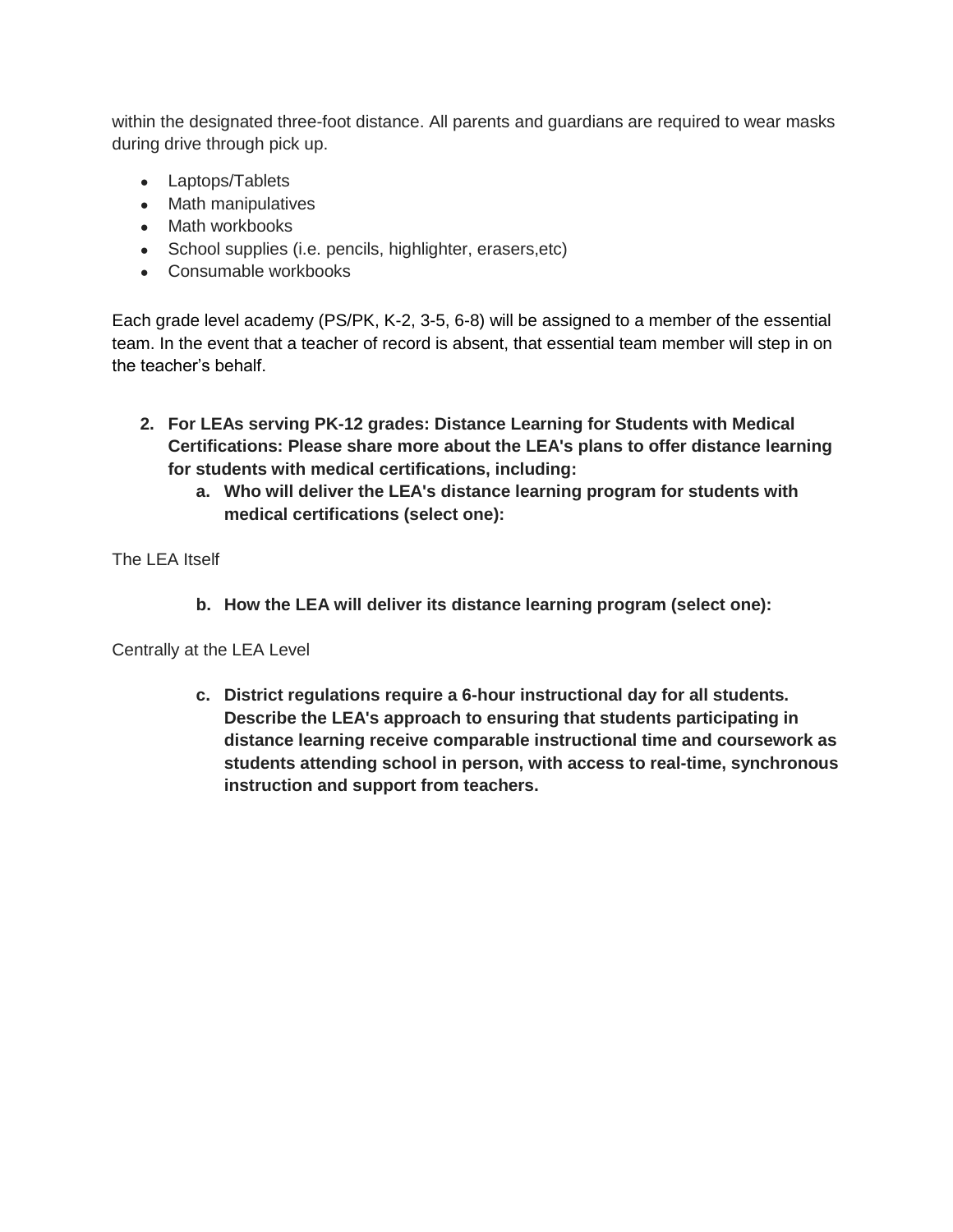| <b>Pre-Kindergarten Daily Schedule</b><br>Monday, Tuesday, Thursday and Friday |                                                                                                                                                                 |
|--------------------------------------------------------------------------------|-----------------------------------------------------------------------------------------------------------------------------------------------------------------|
| <b>Time</b>                                                                    | <b>Subject/ Course</b>                                                                                                                                          |
| 7:50a - 8:00a                                                                  | Arrival (10-minutes)                                                                                                                                            |
| $8:00a - 8:10$                                                                 | (10-minutes)(Bathroom/Handwashing)                                                                                                                              |
| $8:10a - 8:35a$                                                                | <b>Morning Routine/ SEL Temperature Check</b><br><b>Community Building Time - Morning Meeting (25-minutes)</b><br><breakfast bunch="" in-person=""></breakfast> |
| $8:35a - 8:55a$                                                                | Read-a-loud (20 minutes)                                                                                                                                        |
| 8:55a - 9:00a                                                                  | <b>BREAK (5-minutes)(Handwashing)</b>                                                                                                                           |
| $9:00a - 9:30a$                                                                | <b>Exploratory (30-minutes)</b>                                                                                                                                 |
| 9:30a - 9:35a                                                                  | <b>BREAK (10-minutes)(Bathroom/Handwashing)</b>                                                                                                                 |
| $9:35a - 10:05a$                                                               | <b>Small Group I (30-minutes)</b>                                                                                                                               |
| 10:05a - 10:10a                                                                | <b>BREAK (5-minutes)(Handwashing)</b>                                                                                                                           |
| 10:10a - 10:40a                                                                | <b>Small Group II (30-minutes)</b>                                                                                                                              |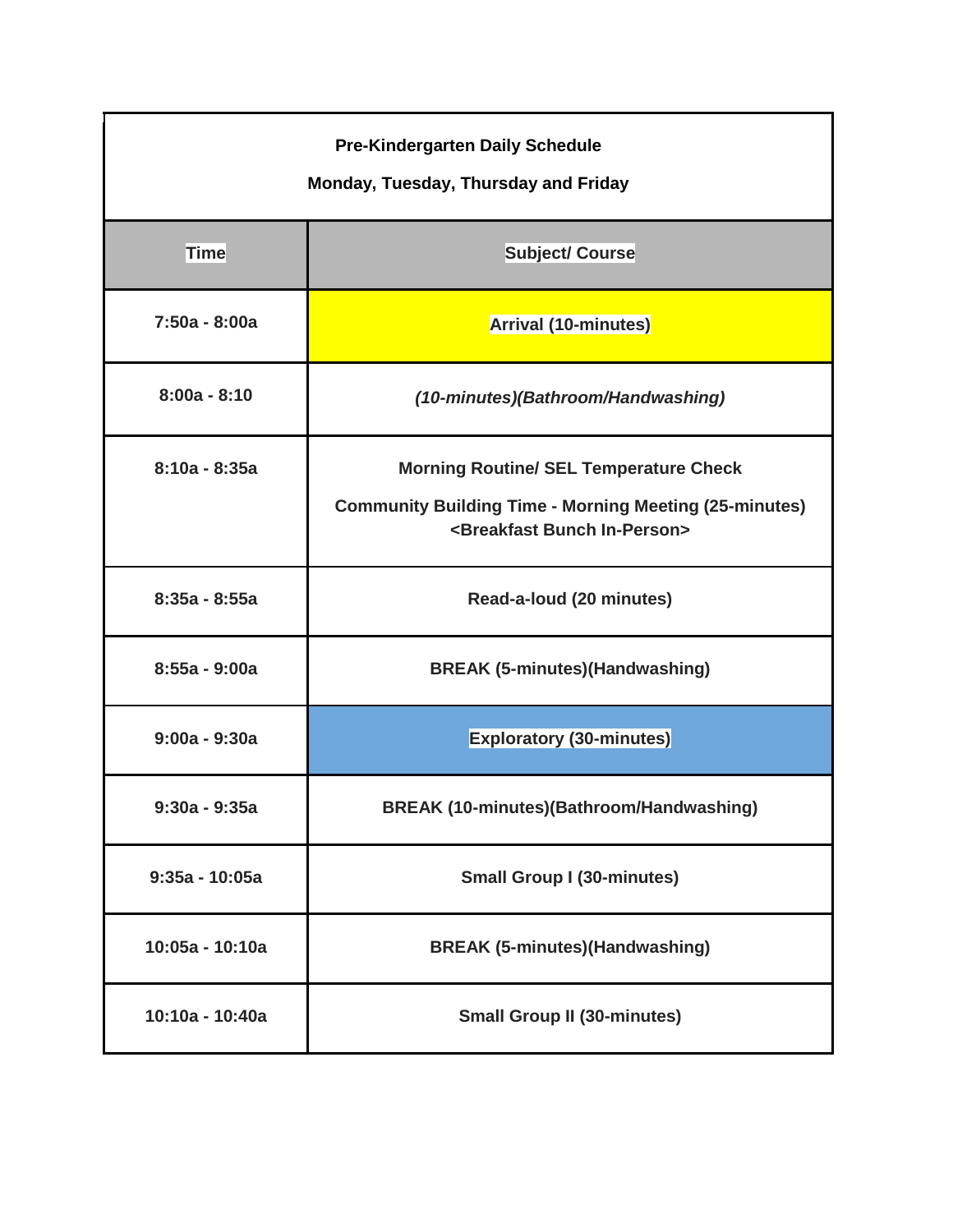| 10:40a - 10:45a | <b>BREAK (5-minutes)(Handwashing)</b>                               |
|-----------------|---------------------------------------------------------------------|
| 10:45a - 11:05a | <b>STEM (20-minutes)</b>                                            |
| 11:05a - 11:25a | Independent Practice (virtual)/ Recess (in-person) (20-<br>minutes) |
| 11:25a - 11:35a | <b>BREAK (10-minutes)(Bathroom/Handwashing)</b>                     |
| 11:35a - 12:20a | <b>Lunch (30-minutes)</b>                                           |
| 12:20a - 12:30a | <b>BREAK (10-minutes)(Bathroom/Handwashing)</b>                     |
| 12:30 - 1:00p   | <b>Read Aloud and Head Down Time</b>                                |
| 1:00p - 1:05p   | <b>BREAK (5-minutes)(Bathroom/Handwashing)</b>                      |
| $1:05p - 1:20$  | *Indoor Recess* and Dismissal (15-minutes)                          |
| 1:30p - 2:30p   | <b>Virtual Office Hours (60-minutes)</b>                            |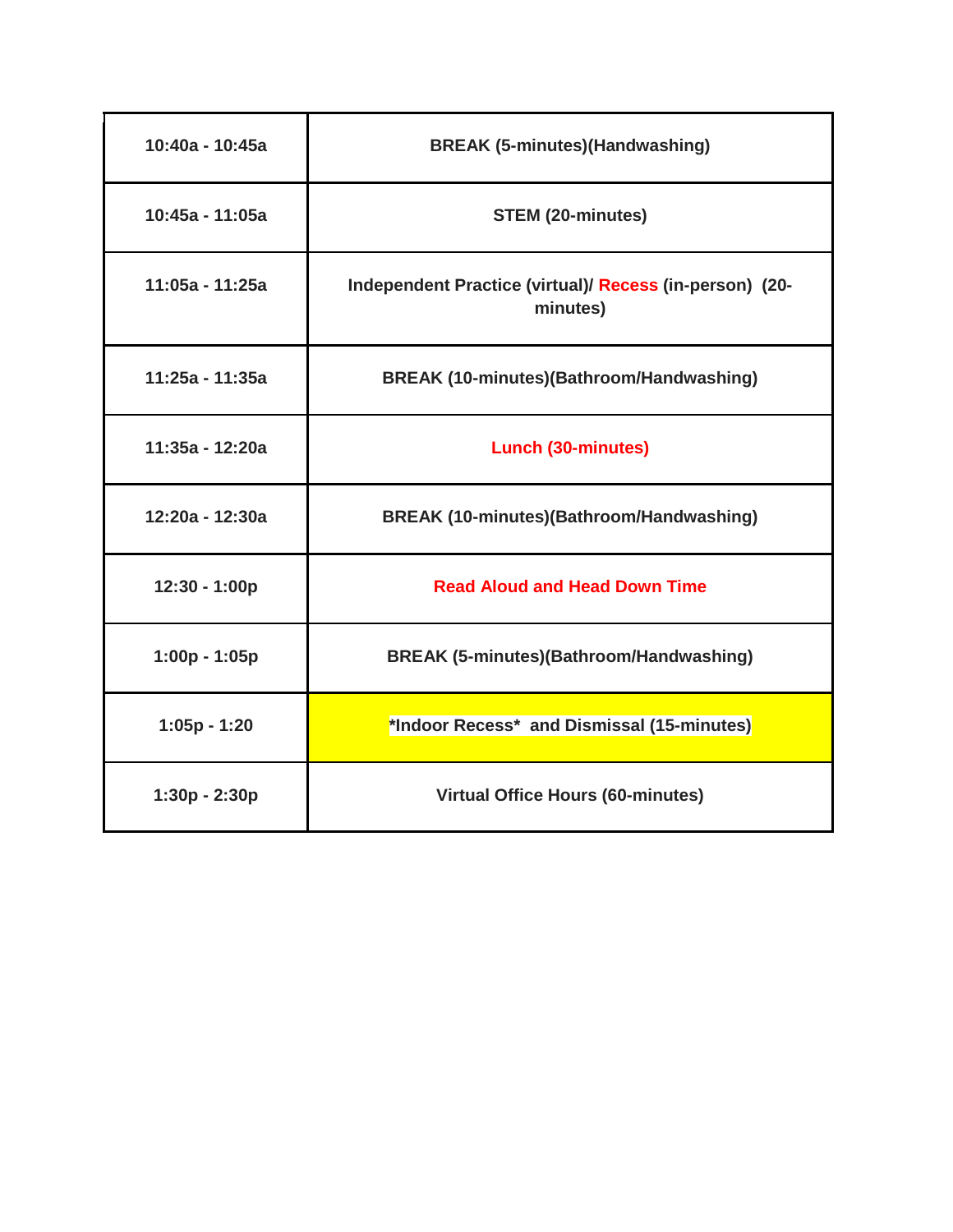| <b>Kindergarten Daily Schedule</b><br>Monday, Tuesday, Thursday and Friday |                                                                                           |
|----------------------------------------------------------------------------|-------------------------------------------------------------------------------------------|
| <b>Time</b>                                                                | <b>Subject/ Course</b>                                                                    |
| 7:50a - 8:00a                                                              | Arrival (10-minutes) - Morning Routine/ SEL Temperature<br><b>Check</b>                   |
| $8:00a - 8:20a$                                                            | Community Building Time (20-minutes) <breakfast bunch="" in-<br="">Person&gt;</breakfast> |
| $8:20a - 9:00a$                                                            | <b>Success Time (40 minutes)</b>                                                          |
| $9:00a - 9:30a$                                                            | Exploratory (30-minutes) - virtual                                                        |
| $9:35a - 9:40a$                                                            | <b>BREAK (5-minutes)(Handwashing)</b>                                                     |
| $9:40a - 10:30a$                                                           | <b>Reading/ Language Arts &amp; Writing (50-minutes)</b>                                  |
| 10:30a - 11:00a                                                            | Science (A-Day)/ Social Studies (B-Day) (30-minutes)                                      |
| 11:00a - 11:05a                                                            | <b>BREAK (5-minutes)(Handwashing)</b>                                                     |
| 11:05a - 11:55a                                                            | <b>Mathematics (50-minutes)</b>                                                           |
| 11:55p - 12:00p                                                            | <b>BREAK (5 minutes) (Handwashing)</b>                                                    |
| 12:00p - 12:30p                                                            | <b>Lunch (30-minutes)</b>                                                                 |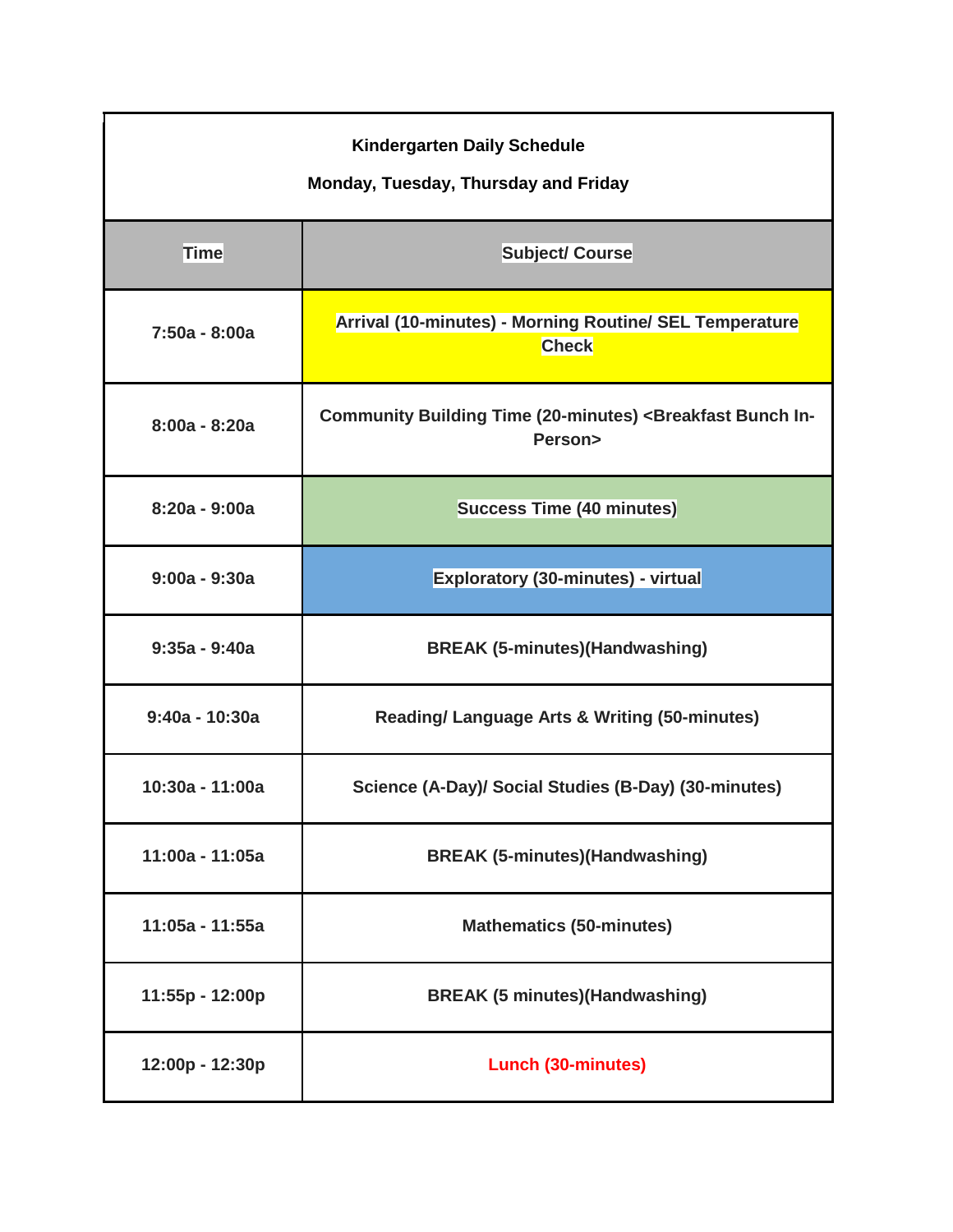| 12:30p - 12:50p | <b>Recess (20-minutes)</b>                                              |
|-----------------|-------------------------------------------------------------------------|
| 12:50p - 12:55p | <b>Handwashing</b>                                                      |
| 12:55p - 1:35p  | Independent Practice or Guided Math Small Groups (40 min.)              |
| $1:35p - 2:15p$ | <b>Independent Practice or Guided Reading Small Groups</b><br>(40 min.) |
| $2:15p - 2:30p$ | <b>Clean-up and Dismissal (15-minutes)</b>                              |

| 1st - 2nd Grades & Primary Self-Contained Daily Schedule<br>Monday, Tuesday, Thursday and Friday |                                                                                              |
|--------------------------------------------------------------------------------------------------|----------------------------------------------------------------------------------------------|
| Timel                                                                                            | <b>Subject/ Course</b>                                                                       |
| $7:50a - 8:05a$                                                                                  | <b>Arrival (10-minutes) - Morning Routine/ SEL Temperature</b><br><b>Check</b>               |
| $8:05a - 8:25a$                                                                                  | <b>Community Building Time (20-minutes)</b><br><breakfast bunch="" in-person=""></breakfast> |
| $8:25a - 9:05a$                                                                                  | <b>Success Time (40 minutes)</b>                                                             |
| $9:05a - 9:10a$                                                                                  | <b>BREAK (5-minutes) (Handwashing)</b>                                                       |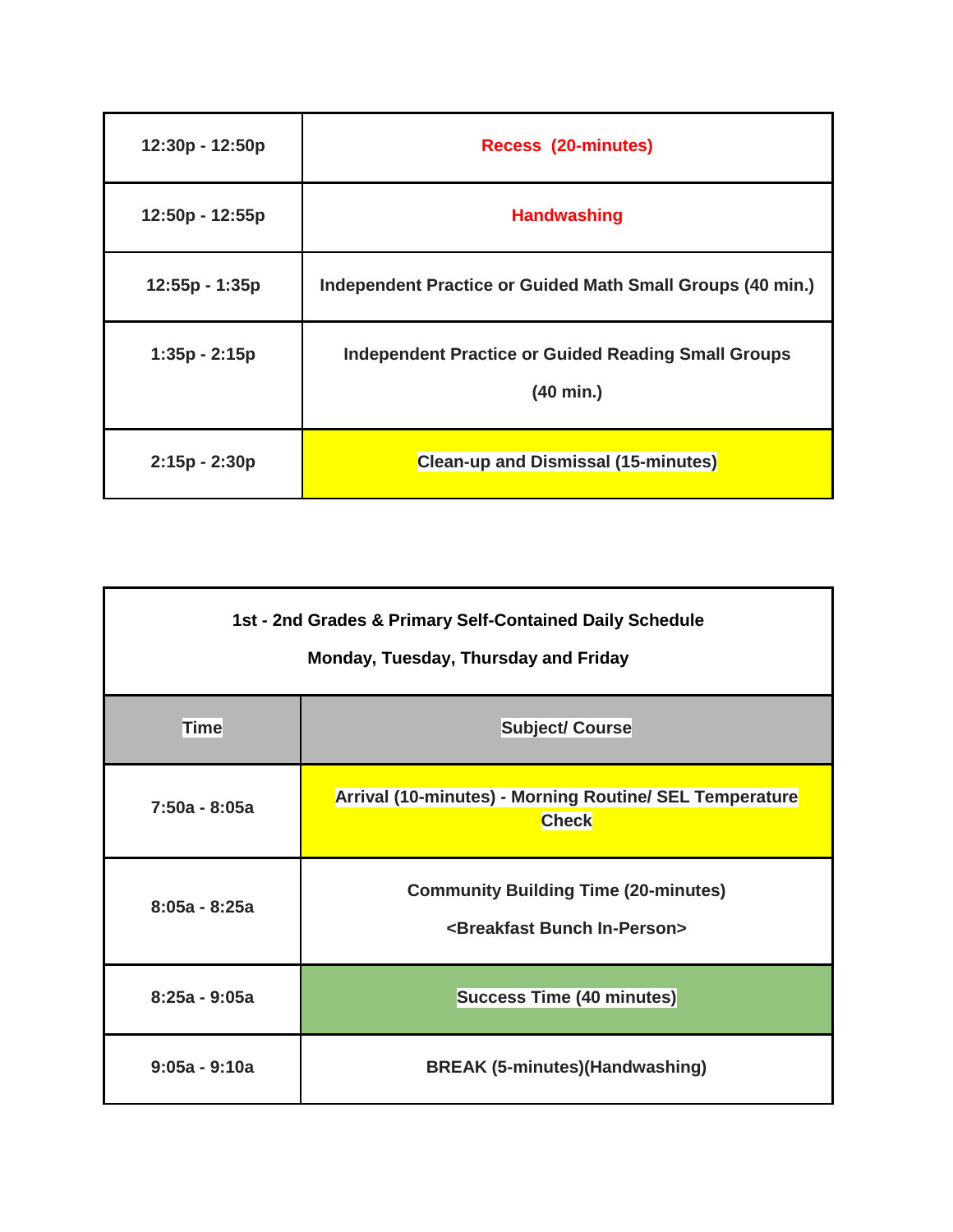| $9:10a - 9:25a$  | <b>Phonics/ Phonemic Awareness (15 min.)</b>            |
|------------------|---------------------------------------------------------|
| $9:25a - 10:15a$ | <b>Reading/ Language Arts (50 minutes)</b>              |
| 10:15a - 10:25a  | <b>BREAK (10 minutes)(Bathroom/Handwashing)</b>         |
| 10:25a - 11:10a  | <b>Mathematics (45 Minutes)</b>                         |
| 11:10a - 11:40a  | Science (A-Day)/Social Studies (B-Day) (30 Minutes)     |
| 11:40a - 11:45a  | <b>BREAK (5-minutes)(Handwashing)</b>                   |
| 11:45a - 12:15p  | <b>Lunch (30-minutes)</b>                               |
| 12:15p - 12:35p  | <b>Recess (20-minutes)</b>                              |
| 12:35-12:45      | <b>Handwashing (10mins)</b>                             |
| 12:45p - 1:25p   | <b>Exploratory(40 Minutes)</b>                          |
| $1:25 - 1:30$    | <b>Handwashing 5 minutes</b>                            |
| $1:30p - 1:50p$  | <b>Independent Practice or Guided Math Small Groups</b> |
| 1:50p - 2:20p    | <b>Independent Practice or Guided RELA Small Groups</b> |
| 2:20p - 2:30p    | <b>Clean-up and Dismissal (10-minutes)</b>              |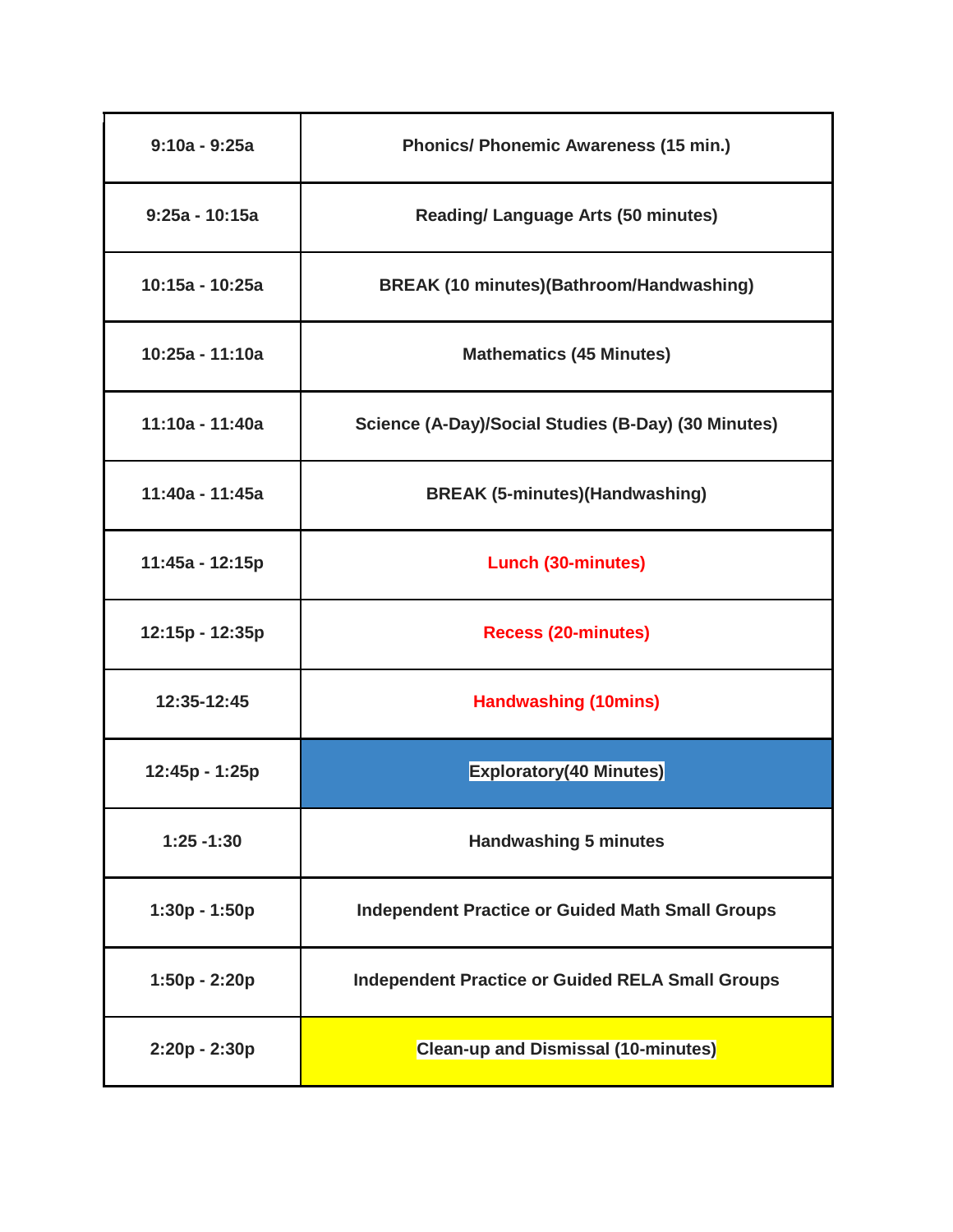| 3rd - 4th Grade Daily Schedule<br>Monday, Tuesday, Thursday and Friday |                                                                                              |  |
|------------------------------------------------------------------------|----------------------------------------------------------------------------------------------|--|
| <b>Time</b>                                                            | <b>Subject/ Course</b>                                                                       |  |
| $8:00a - 8:10a$                                                        | Arrival (10-minutes) - Morning Routine/ SEL Temperature<br><b>Check</b>                      |  |
| $8:15a - 8:25a$                                                        | <b>Community Building Time (10-minutes)</b><br><breakfast bunch="" in-person=""></breakfast> |  |
| $8:25a - 9:05a$                                                        | <b>Success Time (40 minutes)</b>                                                             |  |
| $9:05a - 9:10a$                                                        | <b>BREAK (5-minutes)(Handwashing)</b>                                                        |  |
| $9:10a - 10:00a$                                                       | Homeroom (RELA/Math) (50 minutes)                                                            |  |
| 10:00a - 10:10a                                                        | <b>BREAK (10 minutes)(Bathroom/Handwashing)</b>                                              |  |
| 10:10a - 10:40a                                                        | Homeroom (Science/S.S.) (30-Minute)                                                          |  |
| 10:40a - 11:25a                                                        | <b>Exploratory(45 Minutes)</b>                                                               |  |
| 11:25-1:30                                                             | <b>BREAK (5-minutes) (Handwashing)</b>                                                       |  |
| 11:30a - 11:55a                                                        | <b>Lunch (30-minutes)</b>                                                                    |  |
| 11:55a - 12:25p                                                        | <b>Recess (30-minutes)</b>                                                                   |  |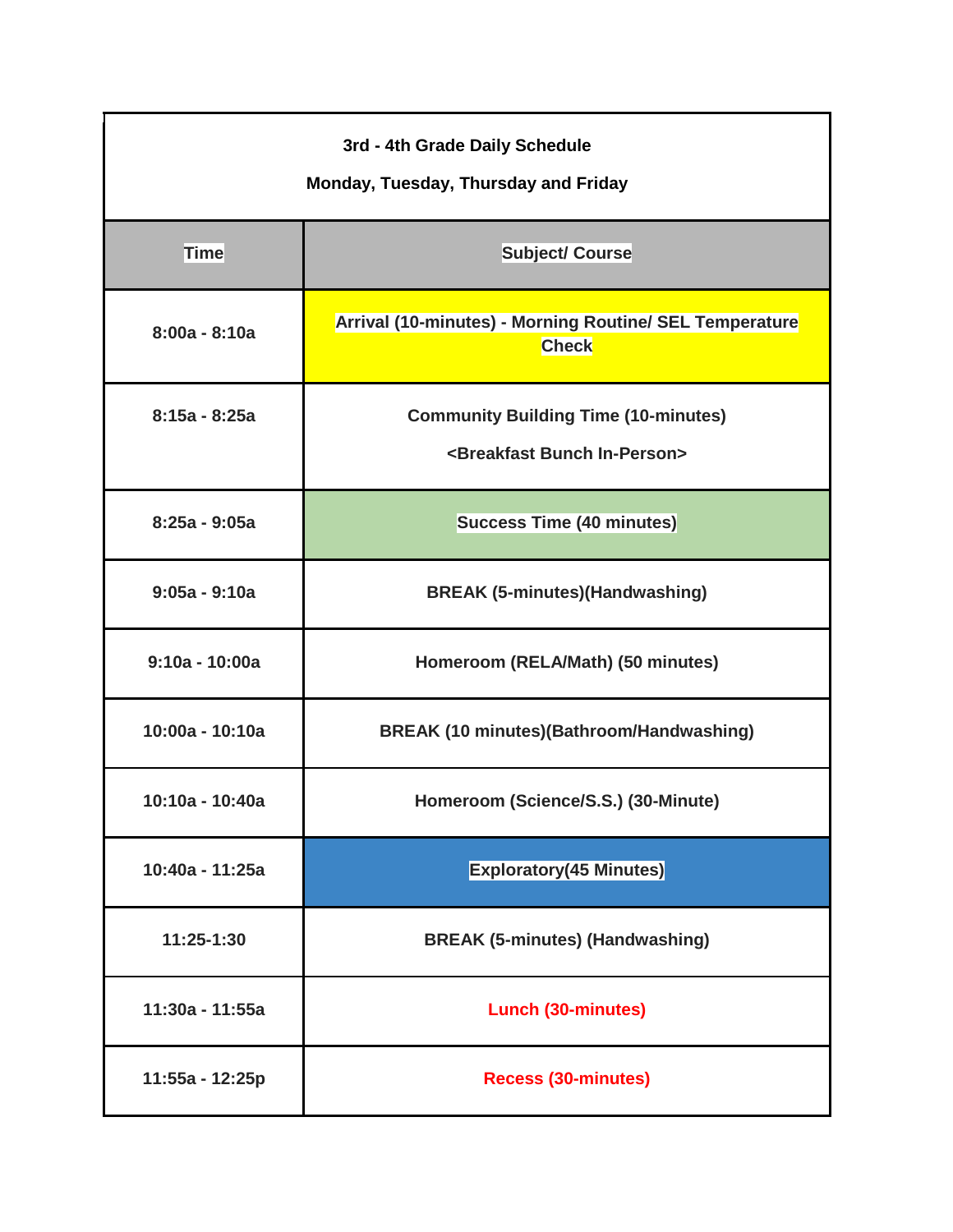| 12:25p - 12:30p | <b>BREAK (5-minutes)(Handwashing)</b>                                            |
|-----------------|----------------------------------------------------------------------------------|
| 12:30p - 1:20p  | <b>Block II (RELA/Math) (50-minutes)</b>                                         |
| 1:20p - 1:50p   | <b>Block II (Science/Social) (30-Minutes)</b>                                    |
| 1:50p - 2:20p   | <b>Independent Practice or Guided Math/RELA</b><br><b>Small Groups (30 min.)</b> |
| $2:20p - 2:30p$ | <b>Clean-up and Dismissal (10-minutes)</b>                                       |

| 5th - 6th Grades & Intermediate Self-Contained Daily Schedule<br>Monday, Tuesday, Thursday and Friday |                                                                                              |
|-------------------------------------------------------------------------------------------------------|----------------------------------------------------------------------------------------------|
| Time                                                                                                  | <b>Subject/ Course</b>                                                                       |
| $8:05a - 8:15a$                                                                                       | Arrival (10-minutes) - Morning Routine/ SEL Temperature<br><b>Check</b>                      |
| $8:20a - 8:30a$                                                                                       | <b>Community Building Time (10-minutes)</b><br><breakfast bunch="" in-person=""></breakfast> |
| $8:30a - 9:00a$                                                                                       | <b>Success Time (30-minutes)</b>                                                             |
| $9:00a - 9:50a$                                                                                       | Block 1 (50 minutes)                                                                         |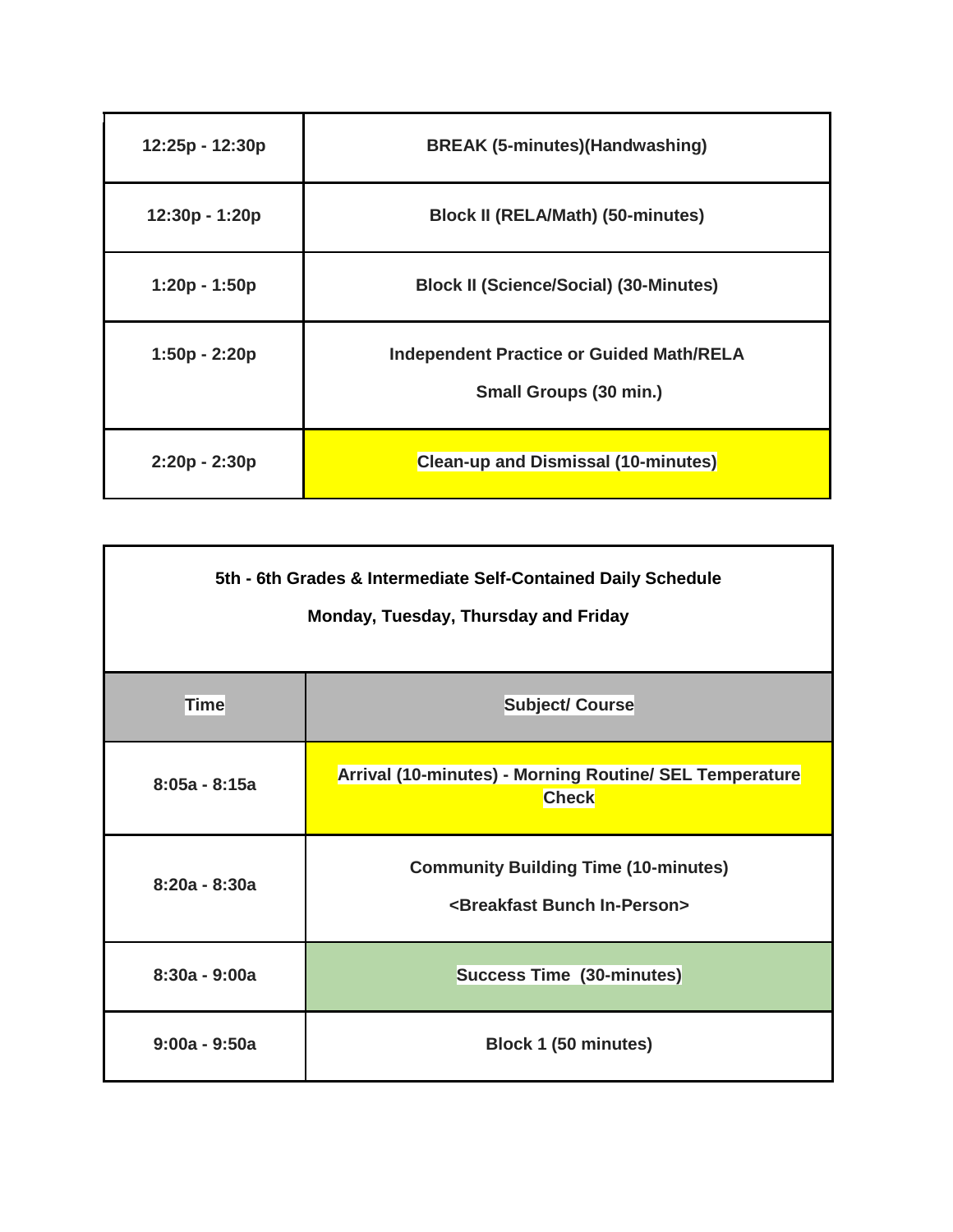| $9:50a - 9:55a$  | <b>BREAK (5 minutes) (Bathroom/Handwashing)</b>                |
|------------------|----------------------------------------------------------------|
| $9:55a - 10:45a$ | Block 2 (50 minutes)                                           |
| 10:45a - 11:35a  | Block 3 (50 minutes)                                           |
| 11:35a - 12:20p  | <b>Exploratory (45 minutes)</b>                                |
| 12:20p - 12:30p  | <b>BREAK (10 minutes) (Bathroom/Handwashing)</b>               |
| 12:20p - 12:50p  | <b>Lunch (30 minutes)</b>                                      |
| 12:50p - 1:00p   | Break (10-minutes) Handwashing/Bathroom                        |
| $1:00p - 1:50p$  | Block 4 (50 minutes)                                           |
| $1:50p - 2:20p$  | <b>Independent Practice/ Office Hours Support (30-minutes)</b> |
| 2:20p - 2:30p    | <b>Clean-up and Dismissal (10-minutes)</b>                     |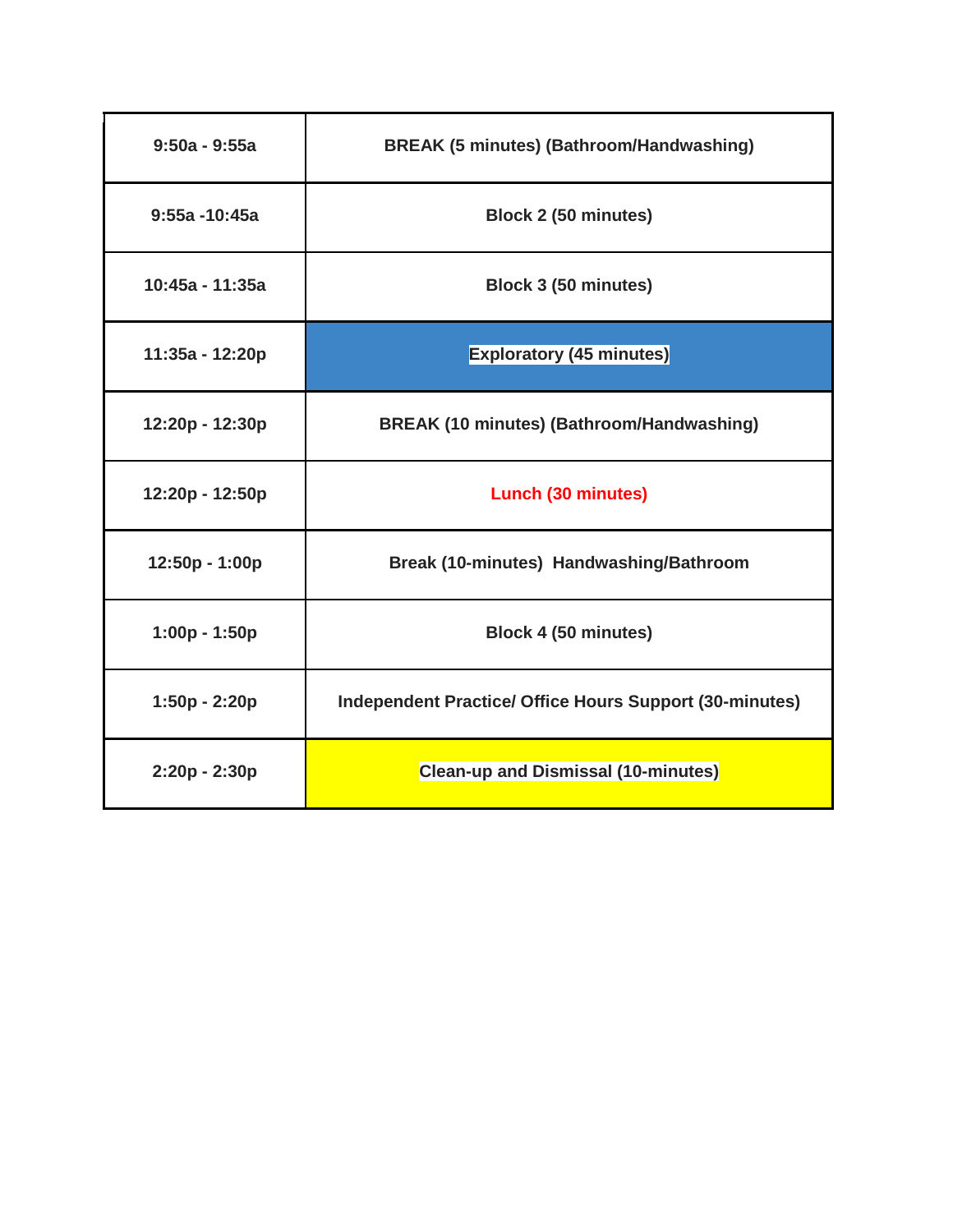| 7th & 8th Grades Daily Schedule<br>Monday, Tuesday, Thursday and Friday |                                                                                              |  |
|-------------------------------------------------------------------------|----------------------------------------------------------------------------------------------|--|
| <b>Time</b>                                                             |                                                                                              |  |
| $8:05a - 8:15a$                                                         | Arrival (10-minutes) - Morning Routine/ SEL Temperature<br>Check                             |  |
| $8:20a - 8:30a$                                                         | <b>Community Building Time (10-minutes)</b><br><breakfast bunch="" in-person=""></breakfast> |  |
| $8:30a - 9:00a$                                                         | <b>Success Time (30-minutes)</b>                                                             |  |
| 8:40a - 9:30a                                                           | Block 1 (50 minutes)                                                                         |  |
| $9:30a - 9:35a$                                                         | <b>BREAK (5 minutes) (Bathroom/Handwashing)</b>                                              |  |
| $9:35a-10:20a$                                                          | <b>Exploratory (45 minutes)</b>                                                              |  |
| 10:20a -10:25a                                                          | <b>BREAK (5 minutes) (Bathroom/Handwashing)</b>                                              |  |
| 10:25a - 11:15a                                                         | <b>Block 2 (50 minutes)</b>                                                                  |  |
| 11:15a - 12:05a                                                         | Block 3 (50 minutes)                                                                         |  |
| 12:05p - 12:10p                                                         | <b>BREAK (5 minutes) (Bathroom/Handwashing)</b>                                              |  |
| 12:10p - 12:40p                                                         | <b>Lunch (30 minutes)</b>                                                                    |  |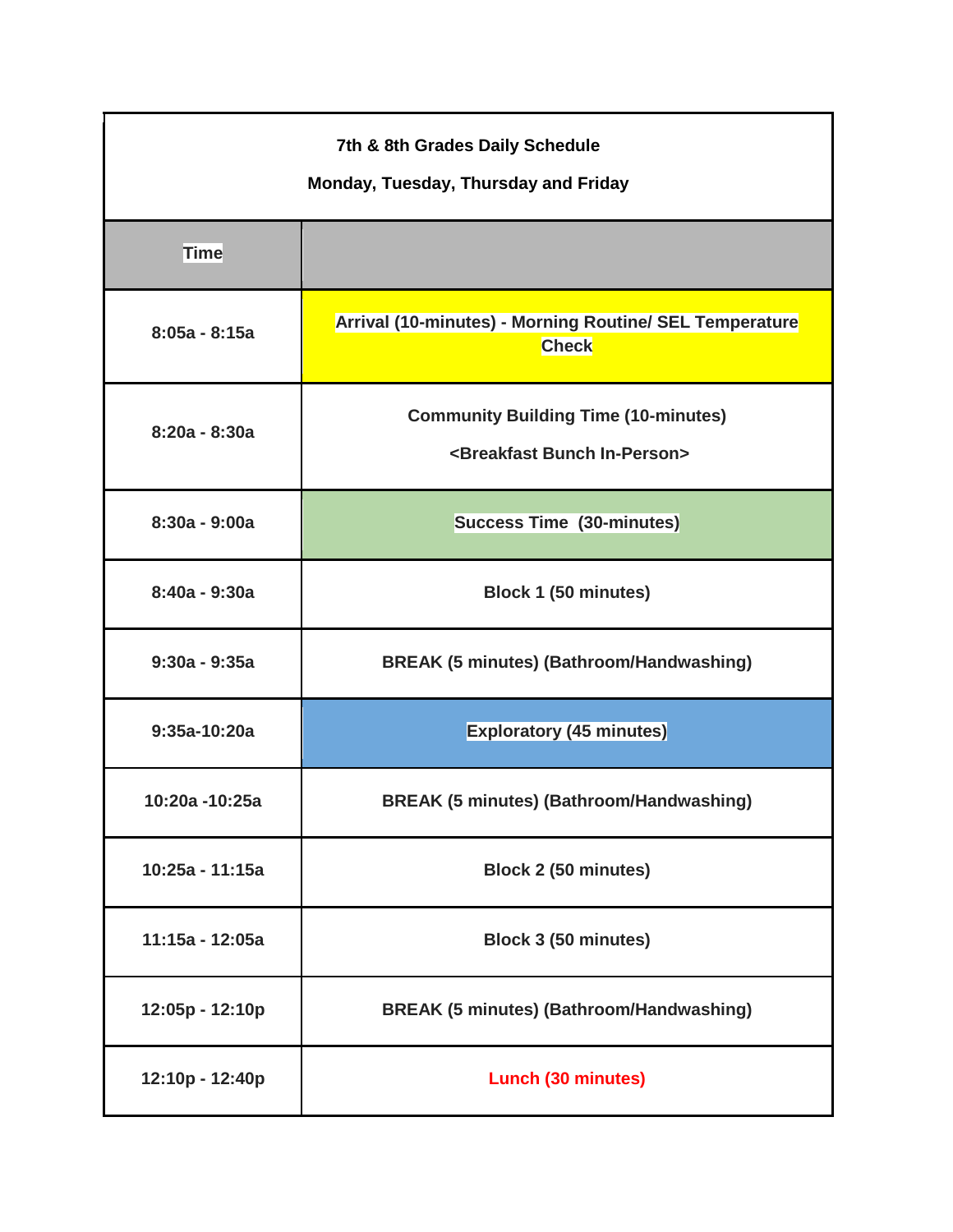| 12:40p-12:45p   | <b>BREAK (5 minutes) (Bathroom/Handwashing)</b>                |
|-----------------|----------------------------------------------------------------|
| 12:45p - 1:35p  | <b>Block 4 (50-minutes)</b>                                    |
| 1:40p - 2:20p   | <b>Independent Practice/ Office Hours Support (40-minutes)</b> |
| $2:20p - 2:30p$ | <b>Clean-up and Dismissal (10-minutes)</b>                     |

# **d. Describe how the LEA will ensure that students with medical certifications have access to the technology necessary to actively participate in distance learning environments.**

Hope Community Public Charter School (Hope PCS) will be offering several distribution dates for equipment to be retrieved by parents/guardians. During the distribution there shall be a brief demonstration of basic operations of equipment. Documentation of proper basic maintenance and operations will be provided along with the IT equipment. Documentation will be provided in multiple languages for all to have a complete understanding

> **e. Describe how the LEA will continue to provide resources to families of students with medical certifications to support distance learning, including materials, set-up of effective spaces for learning and technology training for families.**

The School Counselor will provide office hours on Monday-Thursday that will provide students with:

- Check-Ins on students and families
- Individual and group sessions for students
- Focused Breathing/Mindfulness Techniques for students and families
- Behavior intervention for students

The School Counselor will oversee as well as assist in the implementation of the social emotional learning program

Communication with families of excluded students:

- Phone
- Parent Square
- PowerSchool
- Kickboard
- Email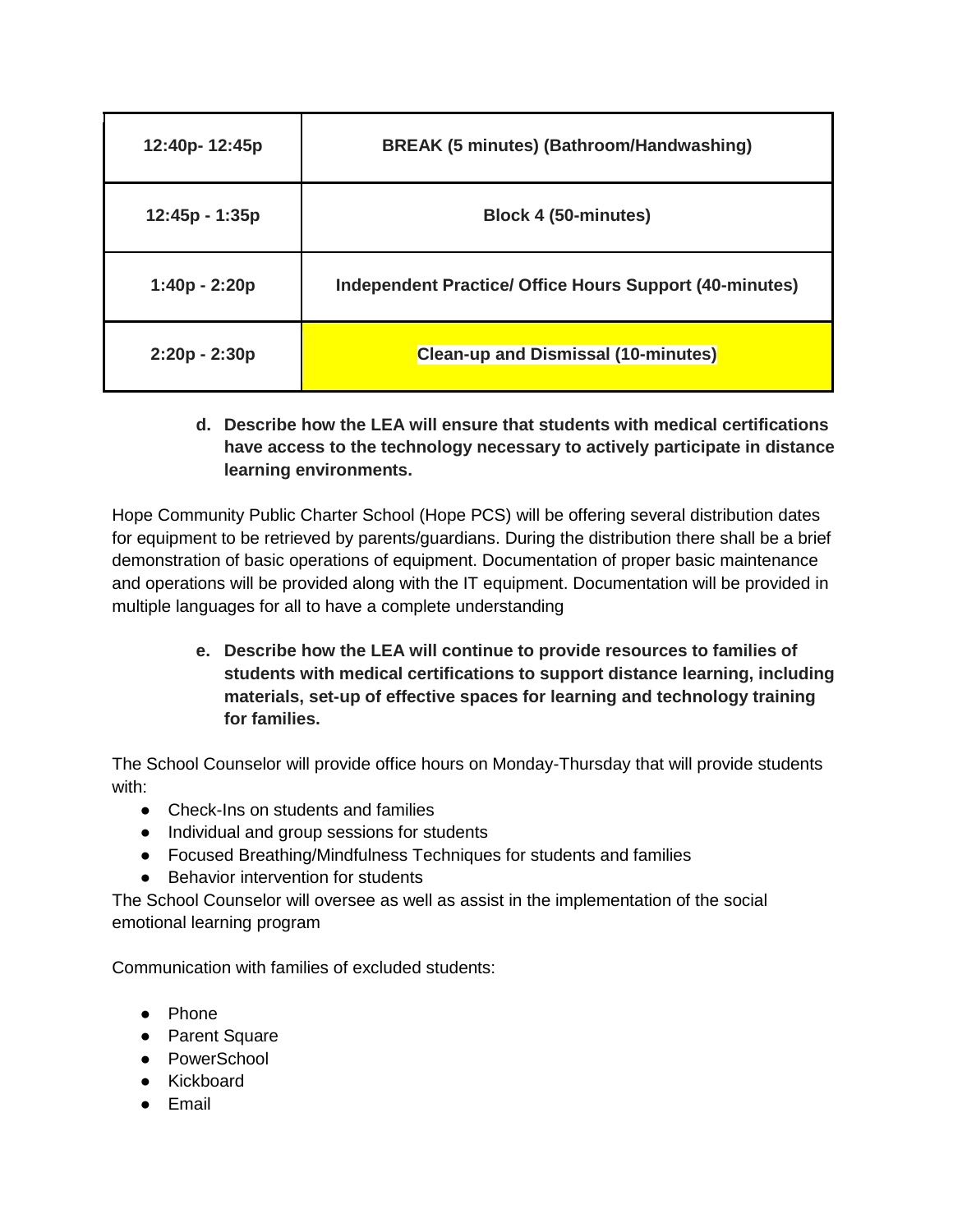• Zoom upon parent request

All students who are excluded from distance learning have access to missed assignments via Google Classroom and Kickboard. For immobile families, work packets can be sent via USPS.

# GENERAL AND SCHOOL-WIDE COMMUNICATION

Families can anticipate communication from the school daily (Monday-Friday) via the classroom teacher(s) and weekly at a minimum as whole school communication. This communication will be via the following: Kickboard (app), Parent Square (app, email, text, and/or automated phone call), Google Classroom, and Google Meet.

# FAMILY ENGAGEMENT AND CONTINUOUS LEARNING

Student/family input was previously and will continue to be collected via Survey Monkey. This family input has been incorporated by using survey data to drive decision making in the SY 21- 22 re-opening. This input has also been incorporated as the LEA plans technology distribution for students.

> **f. Describe in detail the model for the distance learning program for students with medical certifications, including the instructional methods (e.g., student-guided instruction, etc.), and platforms (e.g., the product name if using a learning management system (LMS)), and materials (e.g., textbooks, teacher-generated resources, computer software, etc.) in the program.**

# School Schedule Options

Hope Community Public Charter School has designed all distance learning instructional schedules to meet the needs of teachers, support staff, families and scholars. Hope will be utilizing the Zoom platform for virtual classes and Google classrooms to house instructional information for staff, parents and students. Below are the schedule changes for Hope.

Teachers will deliver synchronous and asynchronous instruction through live virtual lessons. Teachers record all lessons and allow scholars access in case they miss the live lessons or need to revisit them. The goal is for scholars to have access to both styles of virtual learning and teachers to offer differentiation. Each staff member has a set schedule for office hours to provide additional support to scholars and families.

Instruction:

- The LEA will provide a combination of synchronous and asynchronous learning.
- Learning Management System: Google Classroom
- Synchronous Instructional Delivery Platform: Zoom
- A-synchronous Learning Platform: Google Classroom, YouTube
- Web-Based Academic Systems: Edgenuity, Nearpod, Desmos(mathematics), Appletree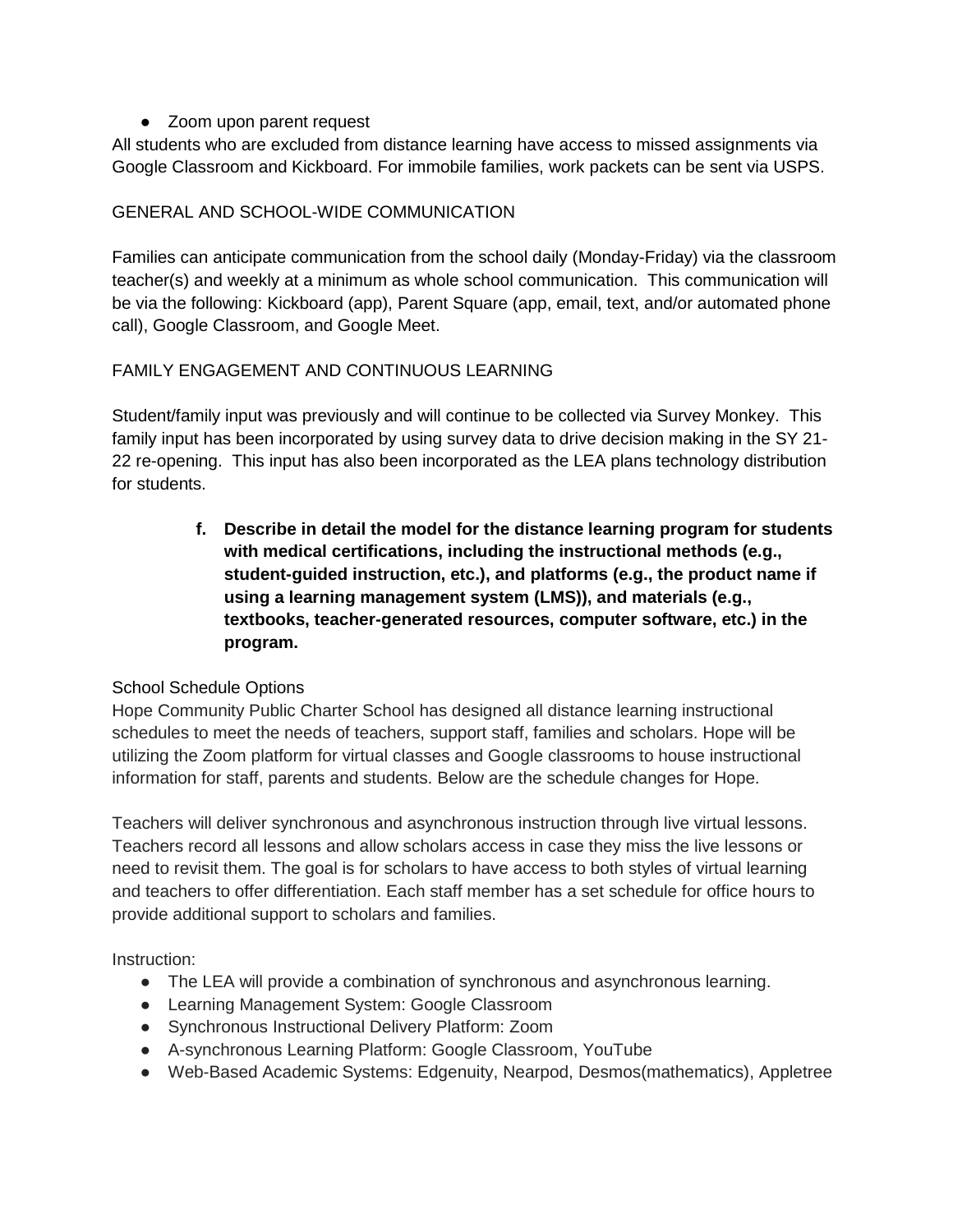Materials:

| Grad<br>e | <b>Math</b>                                   | <b>Reading</b>                                             | <b>Science</b>                                                                | <b>Social</b><br><b>Studies</b>                              | Writing                                             |  |
|-----------|-----------------------------------------------|------------------------------------------------------------|-------------------------------------------------------------------------------|--------------------------------------------------------------|-----------------------------------------------------|--|
| Pre K     | <b>Appletree</b>                              | <b>Appletree</b>                                           | <b>Appletree</b>                                                              | <b>Appletree</b>                                             | <b>Appletree</b><br><b>Letter People</b>            |  |
| $K-5$     | Eureka<br><b>Math</b><br>workbook<br>S        | <b>Reading Street</b><br><b>Reading</b><br><b>Notebook</b> | Core<br><b>Knowledge</b><br><b>Newsela</b><br>Social<br><b>Studies</b>        | Core<br><b>Knowledge</b><br><b>Newsela</b><br><b>Science</b> | <b>Reading Street</b><br>Writing<br><b>Notebook</b> |  |
| $6-8$     | <b>Eureka</b><br><b>Math</b><br>workbook<br>S | <b>Collections</b><br><b>Reading</b><br>workbook           | Core<br><b>Knowledge</b><br><b>Newsela</b><br><b>Social</b><br><b>Studies</b> | Core<br><b>Knowledge</b><br><b>Newsela</b><br><b>Science</b> | <b>Collections</b><br>Writing<br><b>Notebook</b>    |  |

**[Hybrid Schedule](https://drive.google.com/file/d/16FWkqkYI0pL3epPultvioPe2w6nW2GYY/view?usp=sharing)**

# **STUDENT AND STAFF WELL-BEING**

- **3. Describe the LEA's plan for supporting students social-emotional, mental, and behavioral health needs during continuous learning and school recovery, including:**
	- **a. How the LEA will provide opportunities for social-emotional learning, relationship building, and mental health awareness for all students;**
	- **b. How the LEA will screen and refer students for mental and behavioral health needs, whether the LEA will employ a universal screening approach, and how it will be implemented if so; and**
	- **c. How the LEA will provide direct mental and behavioral health services for students in need.**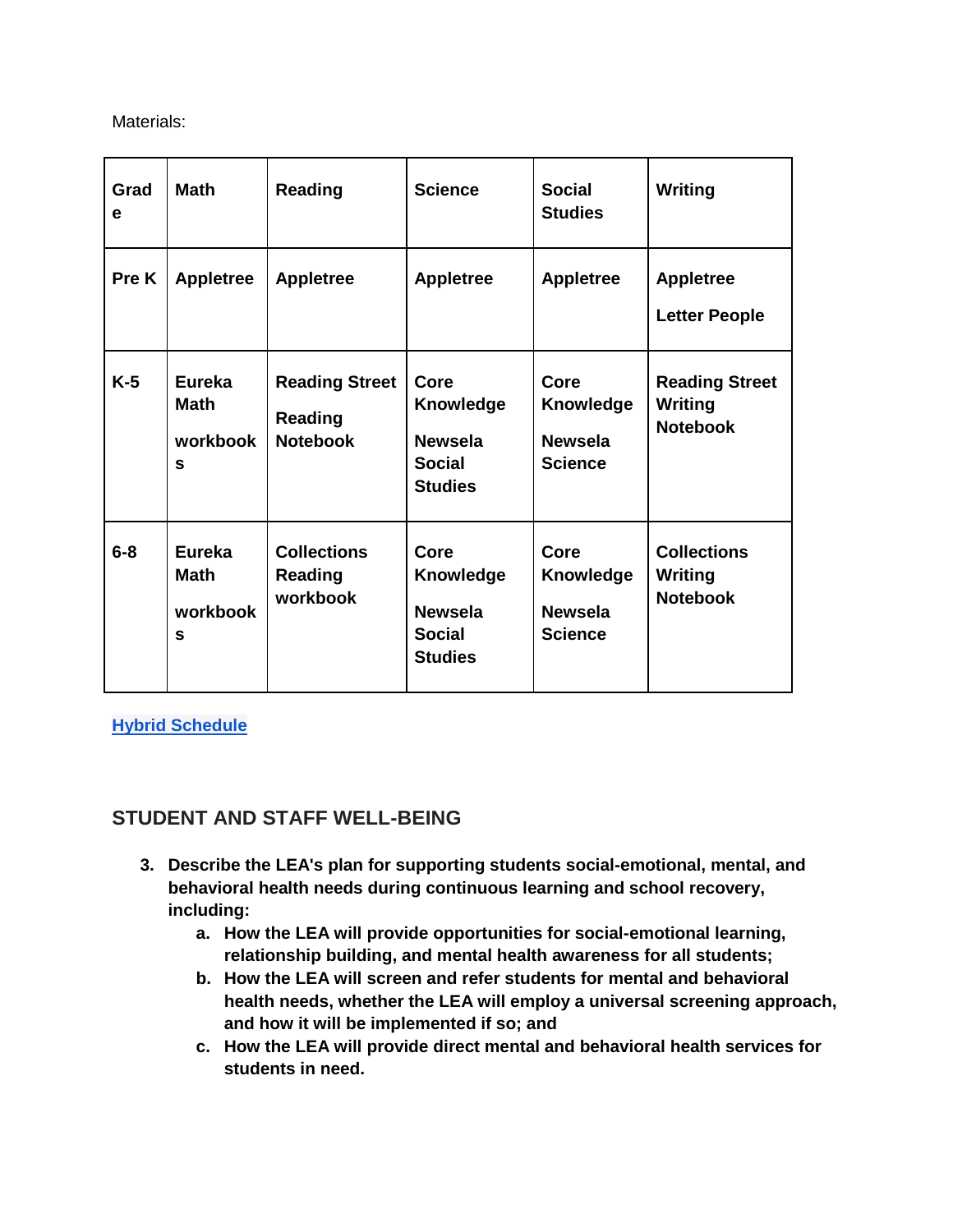3A:

The School Counselor will provide office hours on Monday-Thursday that will provide students with:

- 1. Check-Ins on students and families
- 2. Individual and group sessions for students
- 3. Focused Breathing/Mindfulness Techniques for students and families
- 4. Behavior intervention for students

The School Counselor will oversee as well as assist in the implementation of the social emotional learning program. The following programs that will be utilized are:

Early Childhood (Pre-Kindergarten - Kindergarten): Kimochis [\(https://www.kimochis.com/\)](https://www.kimochis.com/) *Kimochis* program focuses on assisting students to understand feelings, emotions and to curb challenging behaviors. (Tentative SEL Curriculum)

Elementary School (1st-5th Grade) : Second Step [\(https://www.secondstep.org/](https://www.secondstep.org/) )

*Second Step SEL* program focuses on skills for learning, empathy, emotion management, and problem solving. (Tentative SEL Curriculum)

Middle School (6th -8th Grade): ONEder Academy [\(https://www.oneder.com/\)](https://www.oneder.com/)

*ONEder Academy SEL* program focuses on discovering self-awareness, building social awareness, developing self-management, responsible decision-making, and growing healthy relationships.

*ONEder Academy Transition* program focuses on special education students who have IEPs. This program focuses on identifying personal strengths, identifying and overcoming challenges, building self-advocacy, developing self-determination, interpersonal skills, setting personal goals, cultivating communication skills, and exploring career options.

\*The School Counselor will lead bi-monthly parent workshops. This will include Mental Behavior Intervention (MBI) through the DC Department of Behavior Services with monthly grandparent workshops.

\*The School Counselor will lead a SEL based PLC once a week for each academy.

\*The School Counselor will co-facilitate the Mental Health forum before school begins.

3B:

Under the partnership of Phalen Leadership Academies, teachers will utilize the Kickboard system to reinforce Positive Behavior Intervention Support.

During distance and hybrid learning, the behavior team will be responsible for monitoring all classes daily. Each team member will be responsible for visiting assigned classrooms to offer behavior support. The behavior expectations during distance learning are as follows:

● Appropriate Attire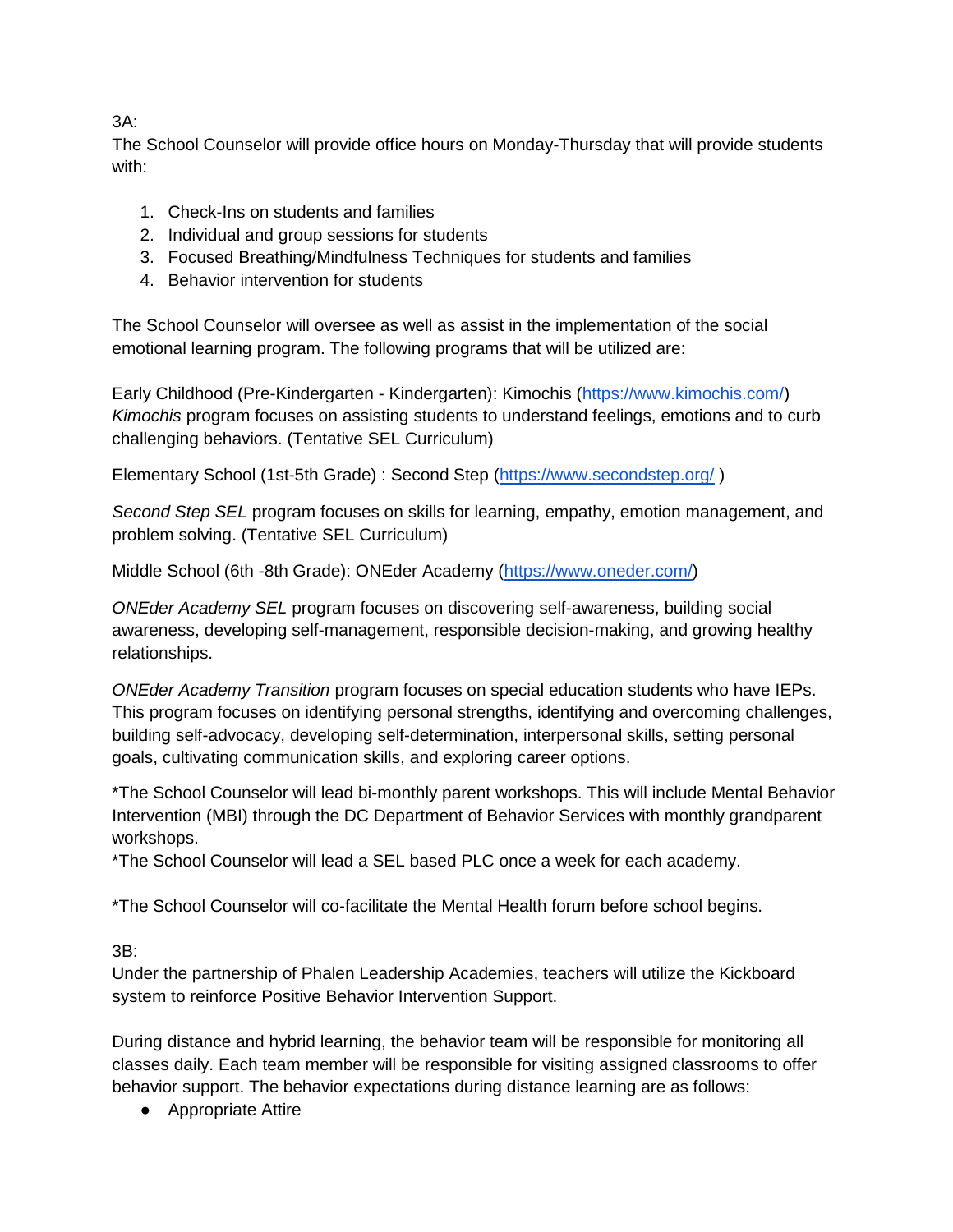- Background Etiquette
- Microphone must be muted unless you're speaking
- Be respectful at all times
- No inappropriate language or gestures
- Camera must be on during testing
- Scholars will not utilize chat feature unless requested by the teacher.

Next steps include teachers, Dean of Culture/Climate refer students to the Multi-Tiered System of Supports to provide sup

# 3C:

Students requiring direct mental and behavioral health services, have to be in the MTSS process. Behavioral health services are provided by the Behavioral Technician, Social Worker, Guidance Counselor, and Dean of Climate and Culture. The behavioral plan will be communicated to the students' family during the MTSS process.

At the beginning of the year, teachers will collect data from students through Fountas and Pinnell baseline assessments. As well as the NWEA MAP benchmark assessment to identify the tiered level for each scholar. Parent and teacher referrals will also be used for scholars to enter Phalen's Multi-Tiered Support System procedure. Where all stakeholders facilitate multiple conversations regarding specific student data and interventions. While determining the effectiveness of those interventions. Measurable, actionable goals are created for scholars and stakeholders to implement within a specific time frame.

This process will be communicated to families through back-to-school night and parent conferences. Teachers are encouraged to have proactive conversations regarding scholar growth once baseline data is collected.

**4. Describe the LEA's proactive approach to behavior and discipline that accounts for the challenge of transitioning from distance learning back to the school building, as well as how the LEA will use positive, relevant and developmentally appropriate discipline practices, including possibly using a trauma-informed and/or restorative justice framework for discipline.**

# Monitoring Student Behavior

During distance learning, the behavior team will be responsible for monitoring all classes daily. Each team member will be responsible for visiting assigned classrooms to offer behavior support. The behavior expectations during distance learning are as follows:

- Appropriate Attire
- Background Etiquette
- Microphone must be muted unless you're speaking
- Be respectful at all times
- No inappropriate language or gestures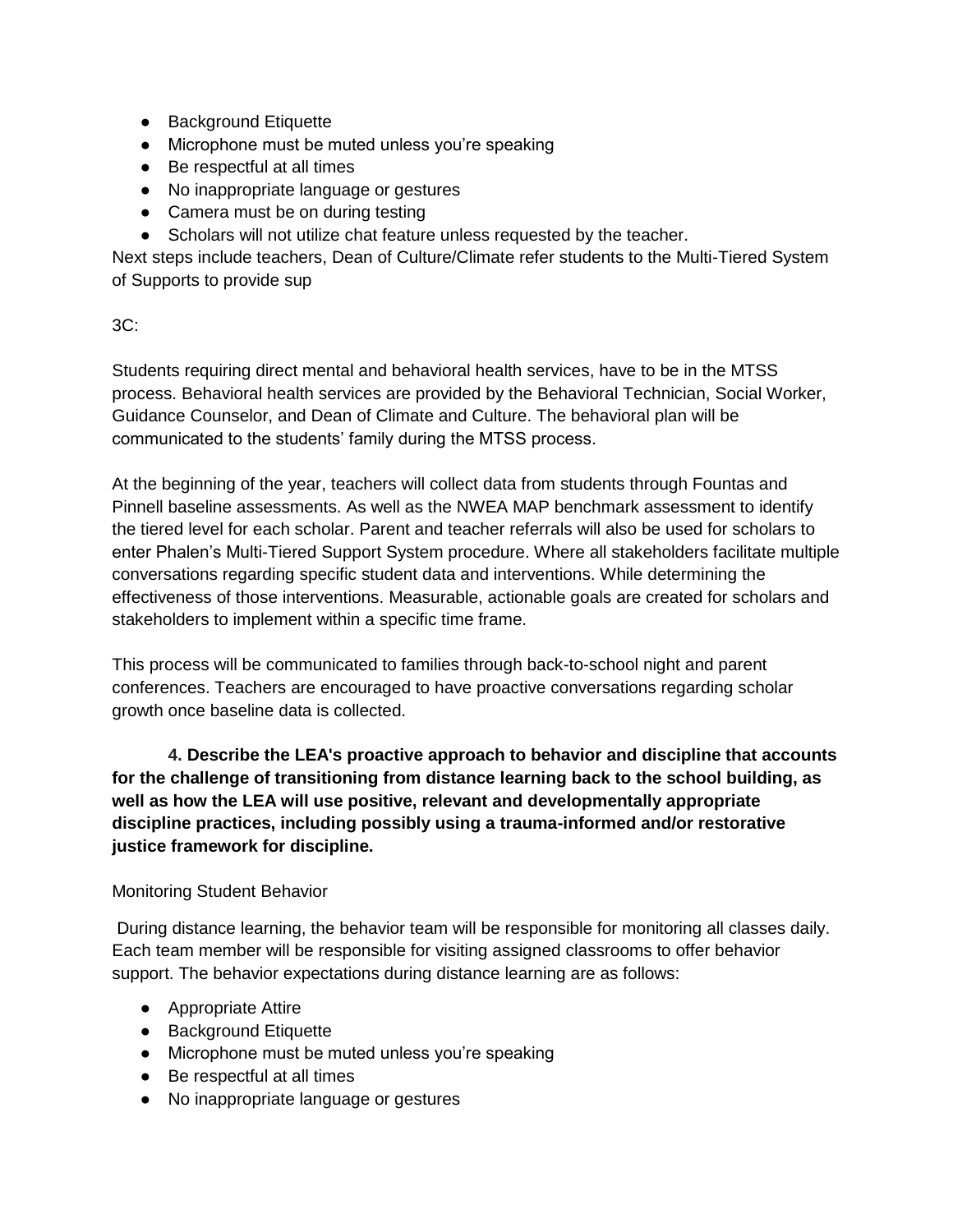- Camera must be on during testing
- Scholars will not utilize chat feature unless requested by the teacher

Behaviors that may result in a student being excluded from distance learning:

- Inappropriate attire
- Inappropriate language or gestures
- Writing on the screen during instruction
- Inappropriate messages in classroom chat
- Failure to mute microphone (after several warnings)
- Camera turned off during testing (after several warnings)

Communication with families of excluded students:

- Phone
- Parent Square
- PowerSchool
- Kickboard
- Email
- Zoom upon parent request

Hope's student support team includes the Guidance Counselor, Social Worker, Family Liaison, and Dean of Culture and Climate. Their main goal is to provide support to all staff and scholars in order to develop a positive learning environment. This includes development in socialemotional learning. Restorative practices will be put in place for use by staff and scholars.

# **5. For LEAs serving PK-12 grades: Describe how the LEA will ensure access to nutritious food for all qualifying students regardless of their learning environment, either through meal service managed by the school and/or through referral to community resources.**

#### During Hybrid Learning..

All meals will be delivered to classrooms for retrieval by the homeroom teacher for distribution to scholars. The cafeteria is no longer in use for meal consumption to ensure that we are maintaining social distance requirements.

During Virtual Learning Model…

To ensure safe distribution, distribution is staggered and scheduled according to grade level while supporting the Virtual Learning Model. Families are required to use our drive through system. Upon arrival to campus, families are asked to provide the scholar's name and grade. A designated staff member, wearing appropriate PPE retrieves the items and places them inside the trunk of the vehicle to avoid contact. In the event that a parent or guardian is walking, the parent goes to a designated area for walkers, provides the same information to a designated staff member, wearing appropriate PPE. The items are placed on a table then the parent or guardian is allowed to take the items from the table once the designated staff has moved back within the designated three-foot distance. All parents and guardians are required to wear masks during drive through pick up.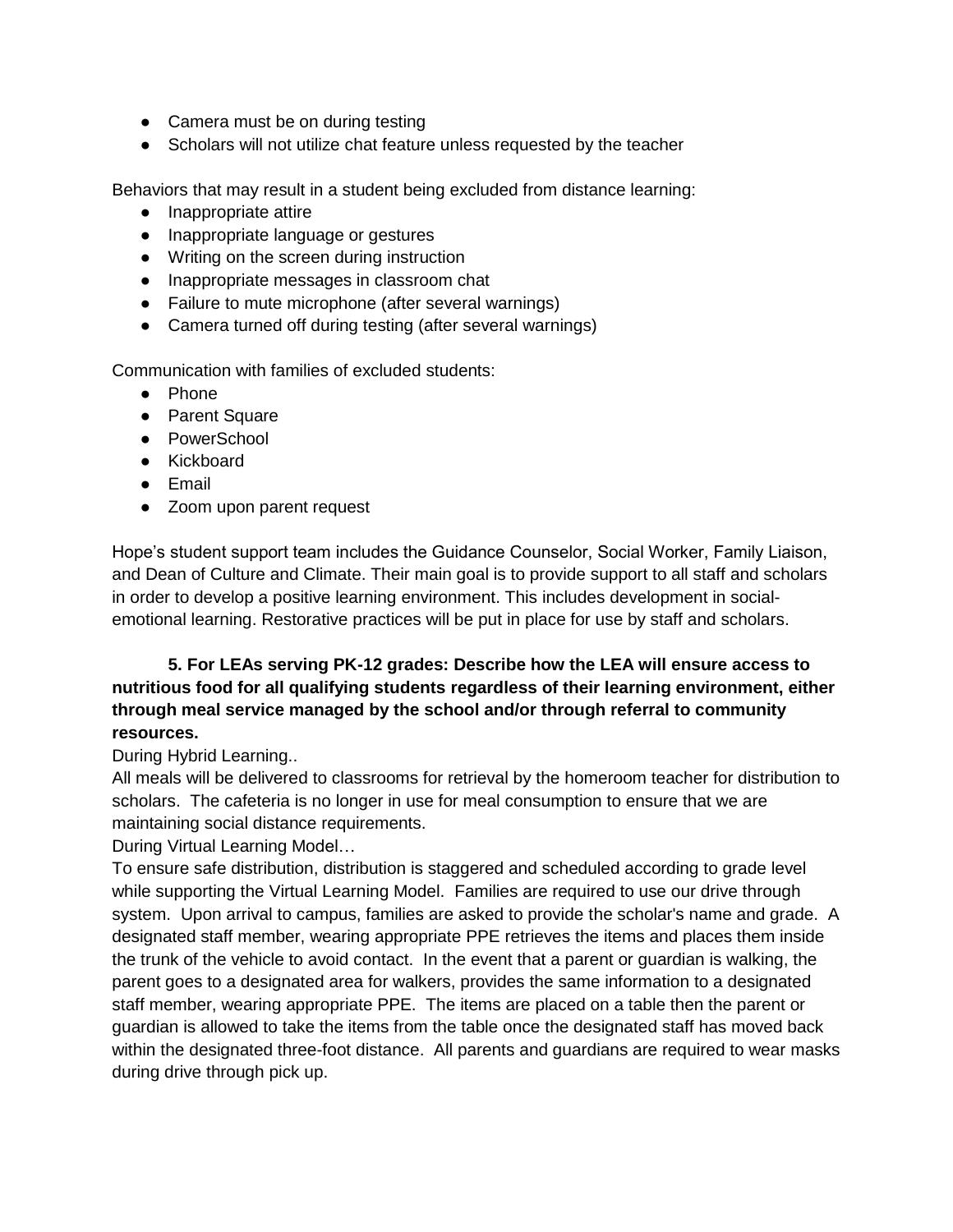Currently, Hope has partnered with a community organization to provide emotional support and emotional health to staff. Training will include self-care and providing work-life balance. Staff will be informed about these opportunities in weekly staff meetings. As well as the school calendar.

**6. Describe the LEA's plan for supporting teacher and staff social-emotional and mental health needs during continuous learning and school recovery, including :**

- **a. Applicable professional development opportunities in the areas of trauma-informed practices, including grief and loss, to support educators own social-emotional and mental health; and**
- **b. How the LEA might offer access to mental health supports for staff internally or through established partnerships with community organizations.**

Support for teachers will be provided by the Human Resources department under Phalen Leadership Academies.

Phalen Leadership Academies will identify a local partner to provide mental health support to staff members.

**7. Describe how the LEA will communicate with families about safe reopening , student well-being, and accelerated learning, including:**

- **a. How the LEA will solicit and incorporate student/family feedback on these plans, both before the school year starts and consistently as the school year progresses;**
- **b. How the LEA will communicate its CEP to families, specifically its approach to safe reopening, ensuring student well-being, addressing interrupted instruction, and accelerating learning, including how the LEA will reach families who speak a language other than English; and**
- **c. How and when the LEA will communicate with families their student's status and progress with learning as informed by LEAselected assessments.**

Student/family input was previously and will continue to be collected via Survey Monkey. This family input has been incorporated by using survey data to drive decision making in the SY 21- 22 re-opening. This input has also been incorporated as the LEA plans technology distribution for students.

Expectations for family participation/engagement will be communicated prior to the beginning of the school year. These expectations will be shared via the student/family handbook, virtual town hall meetings, teacher communication and school leader communication.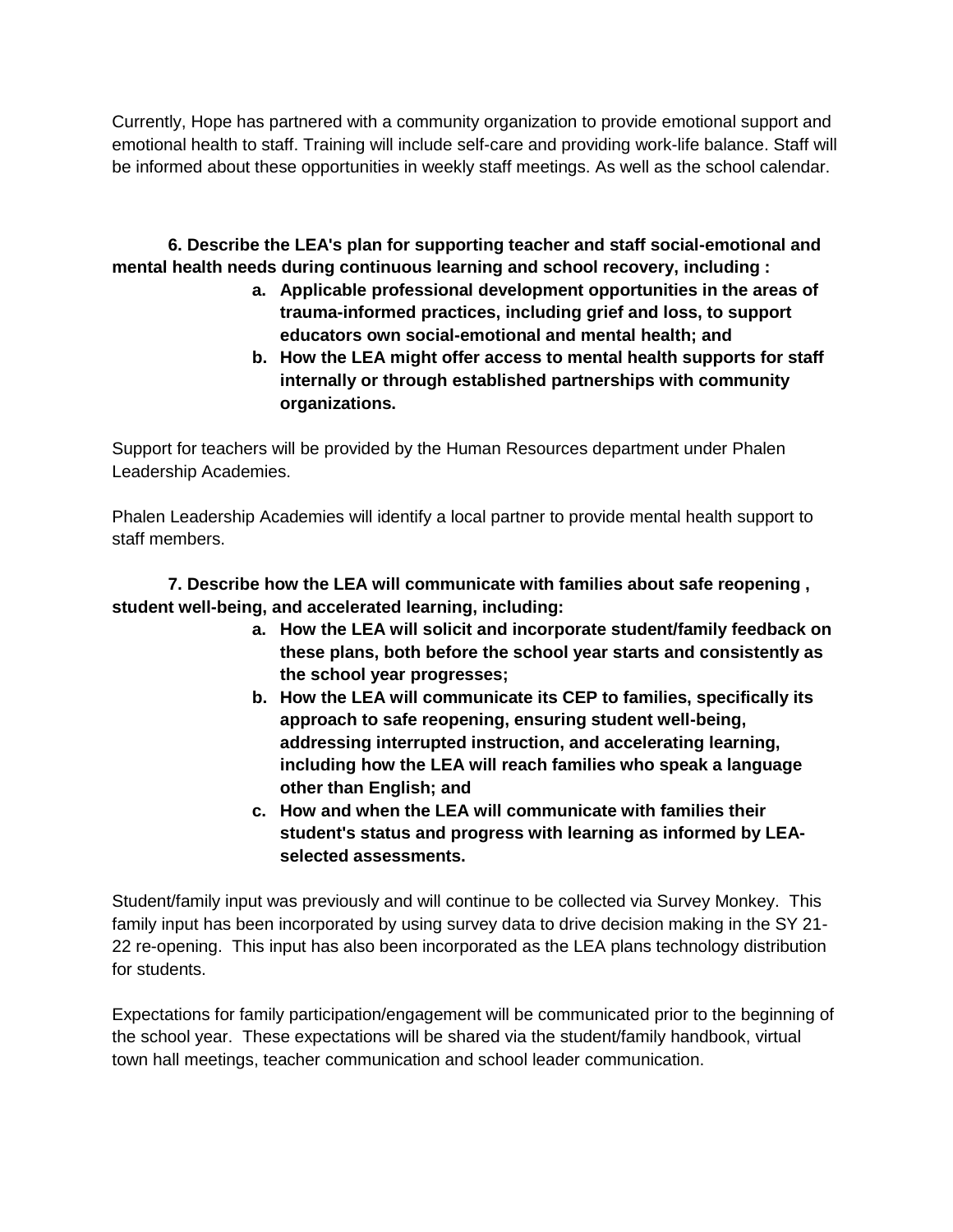Hope will ensure that students and families are given routine feedback on their work formally and informally, by requiring teachers to provide grades and comments on work submitted by students. This is in accordance with the grading policy. The LEA will require weekly grades, progress reports and report cards to be submitted on time, as required by the frequency noted in the grading policy. School leaders will be responsible for ensuring these policies are being followed with fidelity.

The Parent Liaison specializes in supporting our LatinX communities. Families that speak any language other than English will receive translated communications that provide updated information about their scholars. Families will be supported at engagement events that will ensure equitable access and voice about their scholars' success.

# **8. Describe the LEA's approach to re-engaging students who were consistently less engaged with distance learning in school year 2020-2021, including how the LEA is identifying these students and conduct individualized outreach to students and families to reengage them in learning in school year 2021-2022.**

To minimize the amount of recovery services and gaps in learning, the LEA provided extended opportunities for learning through Phalen Leadership Academies Summer Advantage. We provided the opportunity for all children to participate in Summer School, both General Education and Special Education Students. Special Education teachers and EL support were on hand to provide direct support to teachers, students and office hour support to parents. This would allow all students regardless of their living status an opportunity to be instructed. Laptops were provided to families who identified a need. Students attendance and participation was tracked through LEA created D.L. Trackers and attendance logs Mental Health services were provided for continuing Special Education students by the school psychologist and counselor in the form of small group counseling sessions and or check-ins.

Attendance and classroom data will be used to determine the engagement of scholars. Dean of Culture of Climate will work in conjunction with the School Counselor and Social Worker to provide individualized strategies addressing the needs of those scholars. Proactively, classroom teachers are encouraged to provide engaging, thorough learning experiences so scholars are excited to return to learning each day. Data will be reviewed bi-weekly during instructional professional learning team meetings when formative and summative assessment data is addressed. Student success team mentioned above will create plans and goals for those identified students and check in with progress weekly while communicating with families, administration, and other stakeholders.

Consistently less engaged scholars will receive tiered intervention support through small group instruction. Hope's Master Schedule has an hour of time each day dedicated for scholars to receive small group instruction targeting deficit skills. Interventionists along with the classroom teachers and teachers' assistants are scheduled to push into classrooms during this time to provide tiered support as determined by Benchmark Assessments and weekly CFAs. The benchmark and CFA's will determine the need for Tier III Instruction and possible referrals to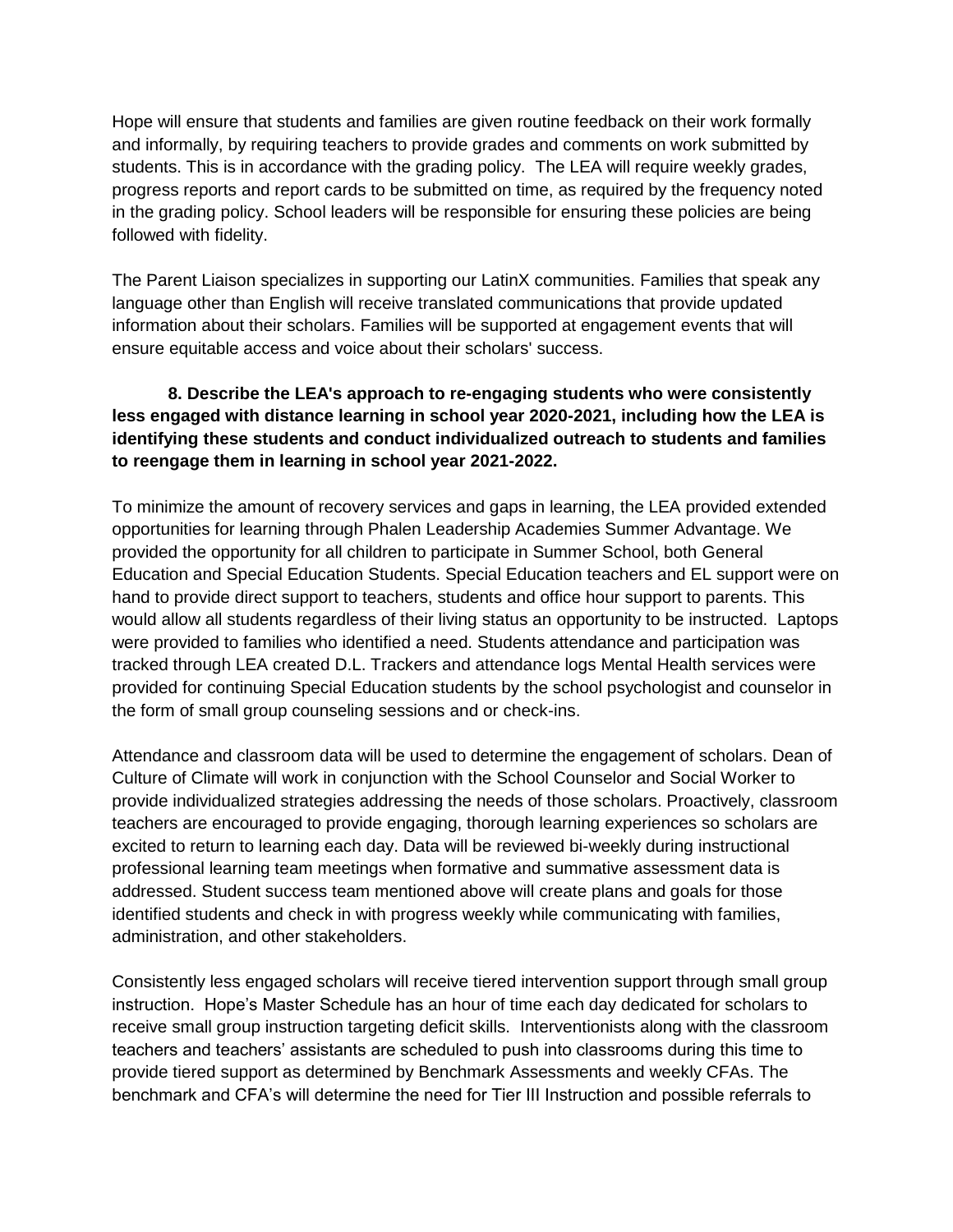Special Education. The following interventions are utilized in response to the assessment and progress monitoring tools are being utilized in the indicated grades and content areas:

| Program              | Grades | Content<br>Area           | Intervention                                                                                                               | <b>Benchmark</b>       | Progress<br>Monitoring                                                               |  |
|----------------------|--------|---------------------------|----------------------------------------------------------------------------------------------------------------------------|------------------------|--------------------------------------------------------------------------------------|--|
| <b>NWEA</b>          | $K-8$  | <b>Math</b><br><b>ELA</b> | ~Tiered Small<br>group targeted<br>Instruction on<br><b>Foundational Skill</b><br><b>Deficits</b>                          | BOY-MOY-<br><b>EOY</b> | Ongoing<br>Weekly<br>Common<br>Formative<br>Assessments                              |  |
|                      |        |                           | ~Edgenuity in<br>response to<br>scholars pathway<br>data                                                                   |                        |                                                                                      |  |
|                      |        |                           | ~Weekly Reteach<br>when classrooms<br>show 70% or more<br>of the classroom<br>has not mastered<br>grade level<br>standards |                        |                                                                                      |  |
| Fountas &<br>Pinnell | $K-8$  | <b>ELA</b>                | LLI (Daily)<br><b>Guided Reading</b><br>(twice per week)                                                                   | BOY-MOY-EOY            | Weekly<br>Running<br>Records (K-8)/<br><b>Weekly Close</b><br>Reading CFA<br>$(3-8)$ |  |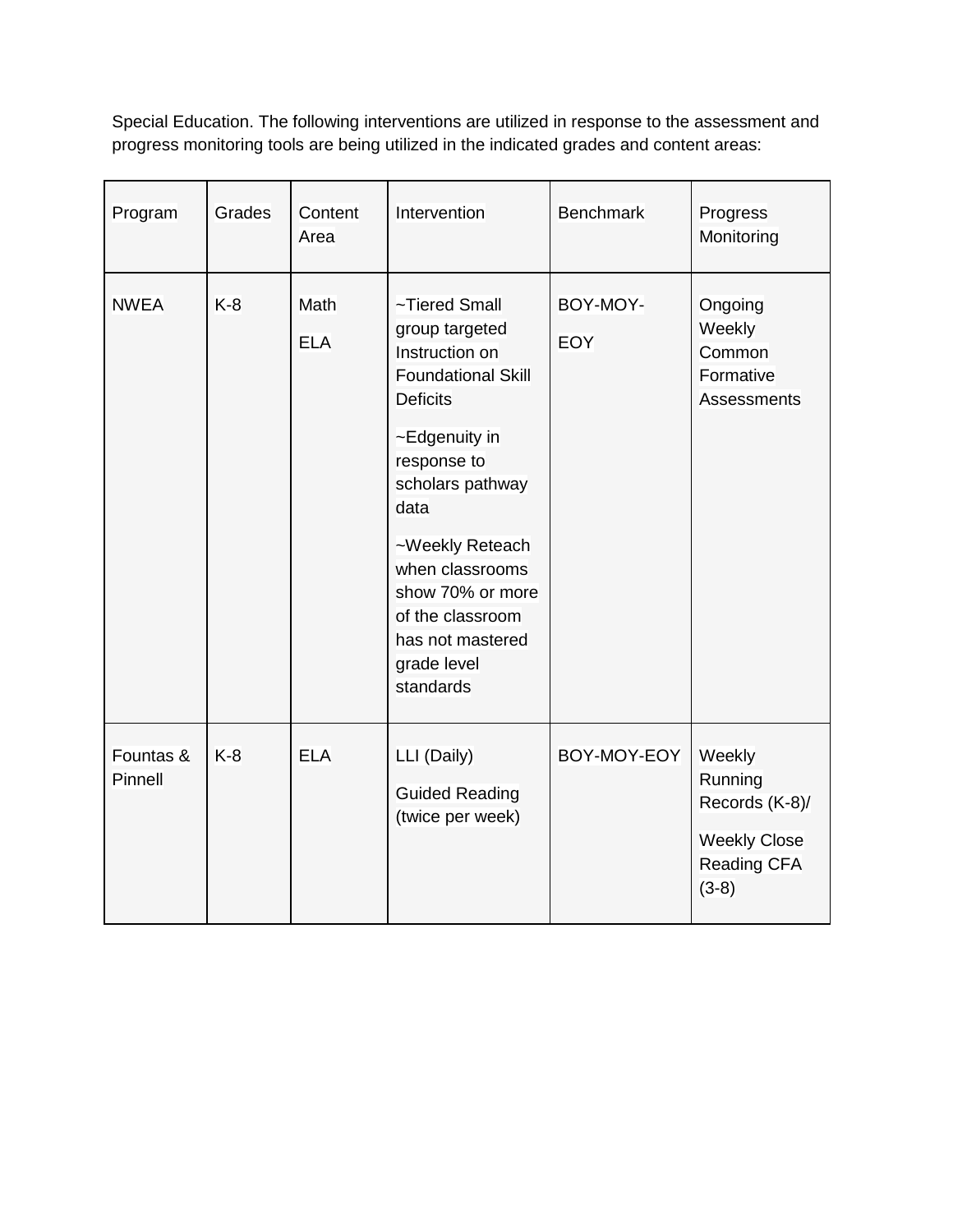| Eureka                                         | $K-8$              | Math                         | ~Small Group<br>Instruction based<br>on Foundational<br><b>Skills</b>                                     | End of Unit<br><b>Assessments</b> | Weekly CFA's |
|------------------------------------------------|--------------------|------------------------------|-----------------------------------------------------------------------------------------------------------|-----------------------------------|--------------|
|                                                |                    |                              | ~Weekly Reteach<br>of skills when 70%<br>or more classroom<br>has not mastered<br>grade level<br>standard |                                   |              |
| Every<br>Child<br>Ready<br>(ECR-<br>Appletree) | <b>PK3,</b><br>PK4 | Reading,<br>Math,<br>Writing |                                                                                                           | BOY-MOY-EOY                       | Monthly      |

# **ACCELERATED LEARNING**

**9. How did the LEA adjust its approach to standards, curriculum, instruction, and assessments due to the pandemic in the 2020-21 school year? Please select all that apply:**

X Taught a narrowed or prioritized set of standards relative to a typical school year

**10. Describe the LEA's approach to assessing the extent of interrupted instruction in the upcoming 2021-22 school year, including:**

> **a. For which content areas do your schools plan to administer nonstate summative assessments in the 2021-22 school year?**

ELA Math

> **b. Which assessment tools the LEA will use to measure student learning and interrupted instruction throughout the 2021-22 school year for all grade levels, including details on the content areas and grade levels for which each will be used. This list of assessment tools may include, but is not limited to, diagnostic, screener, interim, benchmark, end-of-course and end-of-year assessments**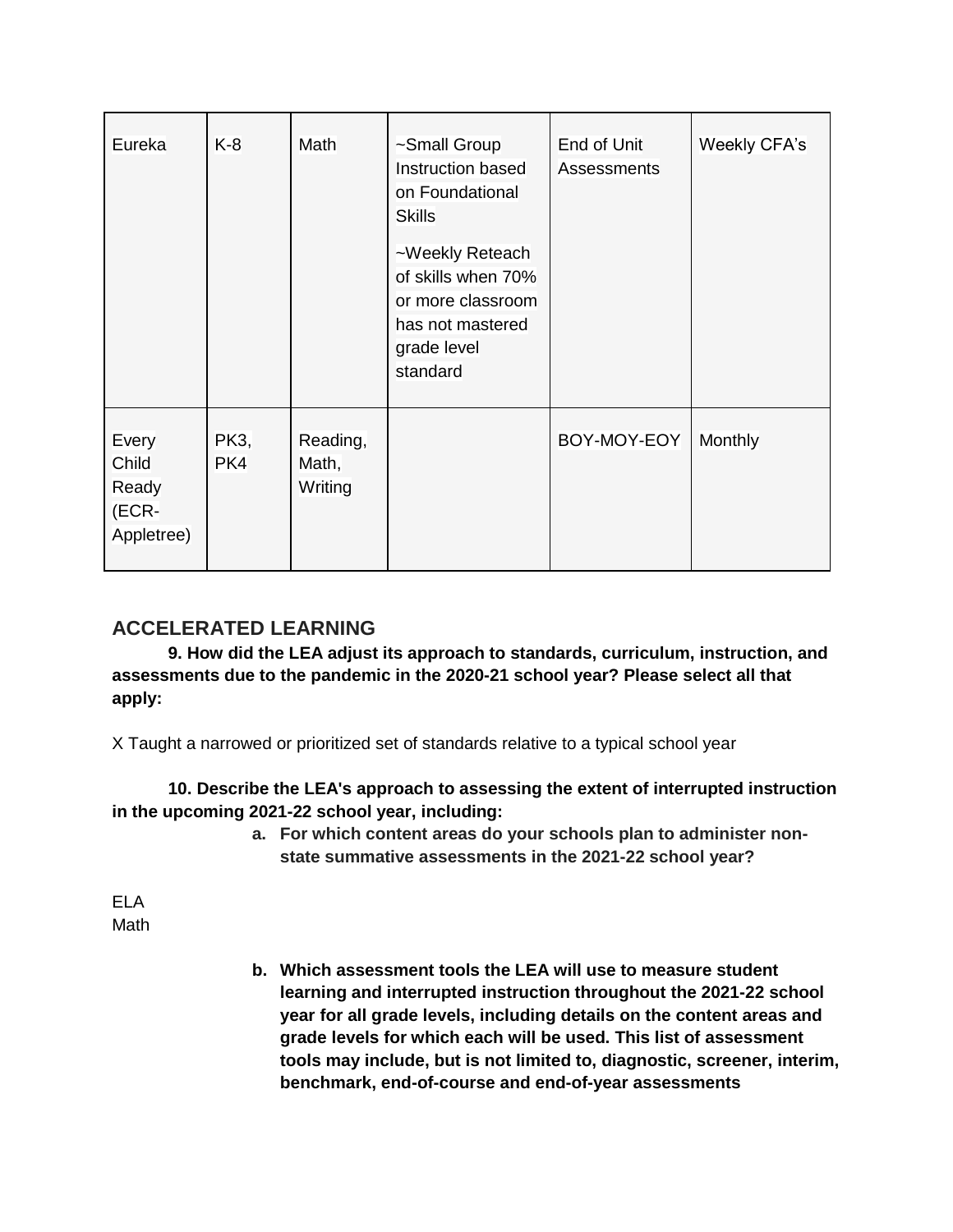- Benchmark Assessment: NWEA MAP Math and Reading (K-8)
- Fountas & Pinnell Assessment Independent and Instructional reading levels (K-8)
- Every Child Ready Assessment (Preschool and Prekindergarten): math and reading
- Common Formative Assessments (Math and Reading)
	- Foundational Literacy Skills (K-2)
	- Close Reading Strategies (3-8)
	- Foundational Math skills (K-3)
		- c. A calendar or timeline showing when the LEA intends to administer each local assessment during the school year (please provide estimated date ranges if the calendar is not yet set).

Please feel free to attach supporting documentation for this answer in the Supporting Documents tab.

Estimated Assessment Calendar: NWEA MAP & Fountas & Pinnell

| 8/30/21- | 11/29/21- | $05/16/21$ - |
|----------|-----------|--------------|
| 9/17/21  | 12/16/21  | 06/03/21     |

- **d. Whether you set goals for performance on non-state summative assessments, and, if so, for each assessment, content area, and grade level:**
	- **i. Whether these goals are set by the assessment provider or are determined by the LEA; and**
	- **ii. How you set and track on these goals over time and, in particular, this year (2021-22) if you are introducing new approaches, including whether there are any new procedures or processes you are using and whether there are differences across schools, specific groups of students, content areas and/or grades**

i: The goals are determined by Phalen Leadership Academy.

ii: Hope is utilizing NWEA MAP assessment to track student progress in reading and mathematics. Scholars will complete weekly common formative assessments in math and reading. Grades K-2 progress will be tracked using Fountas & Pinnell system.

> **e. How the LEA will use this non-state summative assessment data to monitor student progress and adjust instruction across learning environments throughout the 2021-22 school year, including whether and how this approach differs across schools, specific groups of students, content areas and/or grades**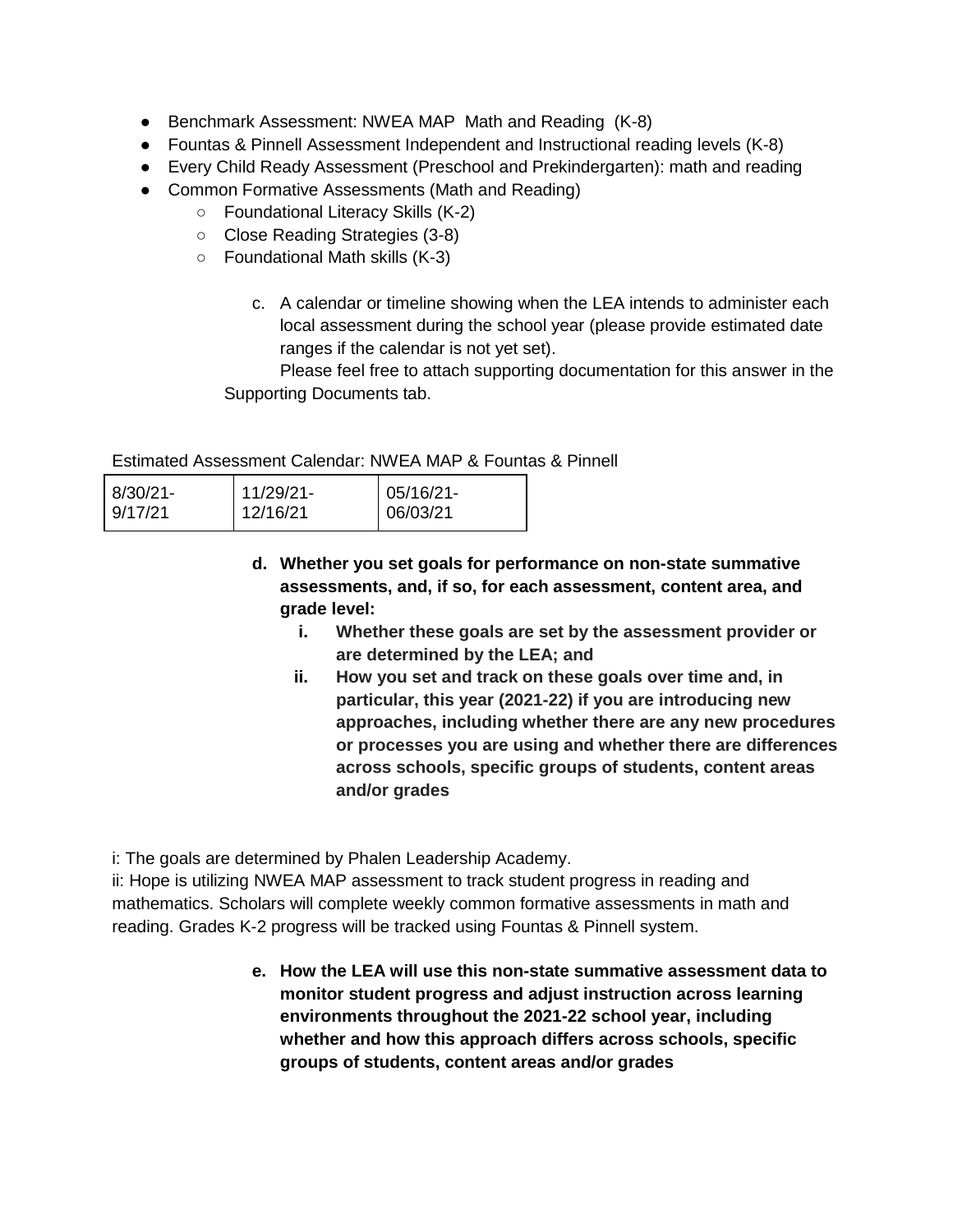NWEA MAP data will be used to identify progress with students completing the assessment three times this year. Using the data, individual action plans will be created for students using various intervention programs for all populations (iREADY, Reading AtoZ, Edgenuity).

> **f. For LEAs with students attending non-public special education schools: Please describe how you are collaborating with the nonpublic school to assess the extent of interrupted instruction for students.**

Scholars that attend Non-public partnering schools are expected to have in place recovery plans created by our NP partners to support our scholars. We are meeting and collaborating with the Non-publics not only for the expected annual and eligibility events but attending and monitoring the scholars attendance and academic growth. Hope will offer those same scholars the advantage of our benchmark assessment (NWEA MAP) and we will track the students as we are tracking our scholars with disabilities. Stakeholders will make themselves available to attend the professional learning meetings and conduct discussion meetings for scholars also to provide the added assurance. We will extend the interventions services and resources such as I-ready, Zearn. to extend the learning from the classroom into the scholar's home environment. Office hours will be arranged between both our LEA and our NP partners for continued and consistent collaboration.

# **11.Describe the LEA's overall approach to addressing interrupted instruction and the need to accelerate learning for students in the coming 2021-22 school year, including how it will collect, analyze and use data from multiple sources to inform instruction.**

Teachers will deliver synchronous and asynchronous instruction through live virtual lessons. Teachers record all lessons and allow scholars access in case they miss the live lessons or need to revisit them. The goal is for scholars to have access to both styles of virtual learning and teachers to offer differentiation. Each staff member has a set schedule for office hours to provide additional support to scholars and families. Intervention plans have been included to focus on targeted instruction (tiers 2 and 3). PLA's model includes blocks of instruction with 2/3 of small group instruction in reading and mathematics. All licensed teachers are set to receive professional development to respond to student needs.

Teachers are expected to include ⅔ of their schedule in targeted instruction. A team of four reading interventionists that will focus solely on providing aggressive Tier 3 instruction to identify learners. Those learners will be identified using the Fountas and Pinnell Baseline Assessment system. In the first month of school, interventionists will assess all students in kindergarten through eighth grade to identify instructional and independent reading levels. Once those levels are identified, teachers will provide guided reading instruction using Fountas and Pinnell for tier 2 instruction. Scholars at or above grade level, will continue to receive individualized instruction.

There is a similar expectation in math instruction. Scholars will receive targeted instruction  $\frac{2}{3}$  of the math block. Groups are determined using common formative data gathered weekly. Along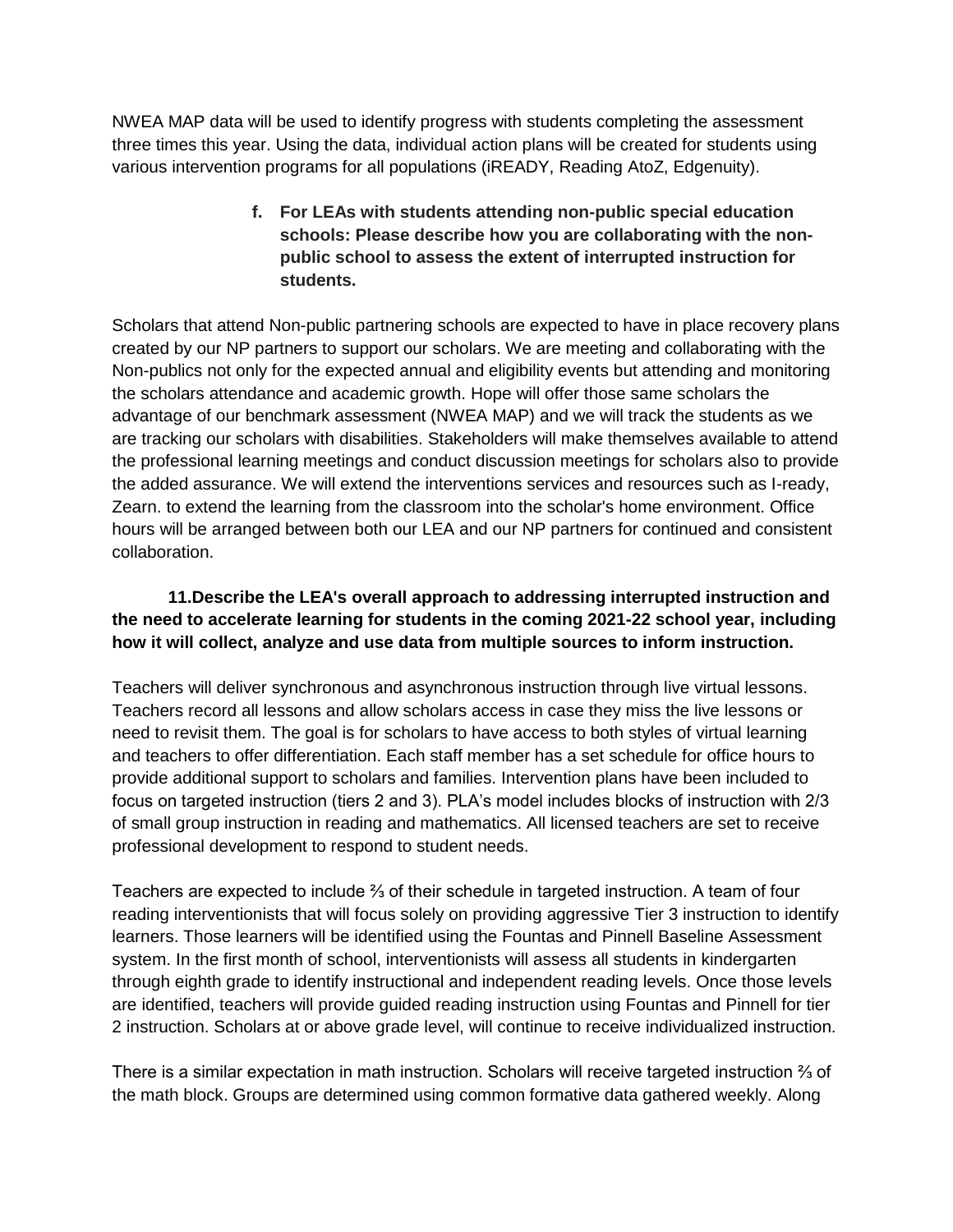with using the back-mapping strategy. Additionally, Hope adopted the Eureka math curriculum to focus more on fostering conceptual understanding while developing critical thinking skills.

Last, grades three through eight will spend three days of the week focusing on close reading strategies that will build their independent reading comprehension skills. Hope adopted Lavinia close reading curriculum to provide rich text. While encouraging readers to justify responses and thinking using textual evidence when responding to questions.

**12. Describe how the LEA will maximize accelerated learning opportunities for students by indicating the specific strategies that the LEA plans to use (select all that apply):**

# **a. Adjusted Scheduling**

X adjusted class/block/bell schedules

X Summer 2022 programming

# **b. instructional changes**

None

# **c. Staffing and related supports**

X Additional vendor and/or community partner support X New hardware purchase

# **d. Other, Please Describe**

We are currently working with Quadrant to provide our school with nursing services until a nurse can be identified to permanently support Hope.

We are also searching for a before and after school care provider.

e. In the space below, please describe the LEA's approach to implementing each strategy selected above and how it will accelerate student learning.

(Add virtual and hybrid schedules)

Hope will acquire GoGuardian to monitor student activity online during the learning day. The IT team will determine technology needs for students and families (i.e. functioning tablet/laptop, access to internet).

Hope is considering Summer Advantage with Phalen Leadership Academies. Summer Advantage provides scholars with the opportunity to strengthen their skills in math and reading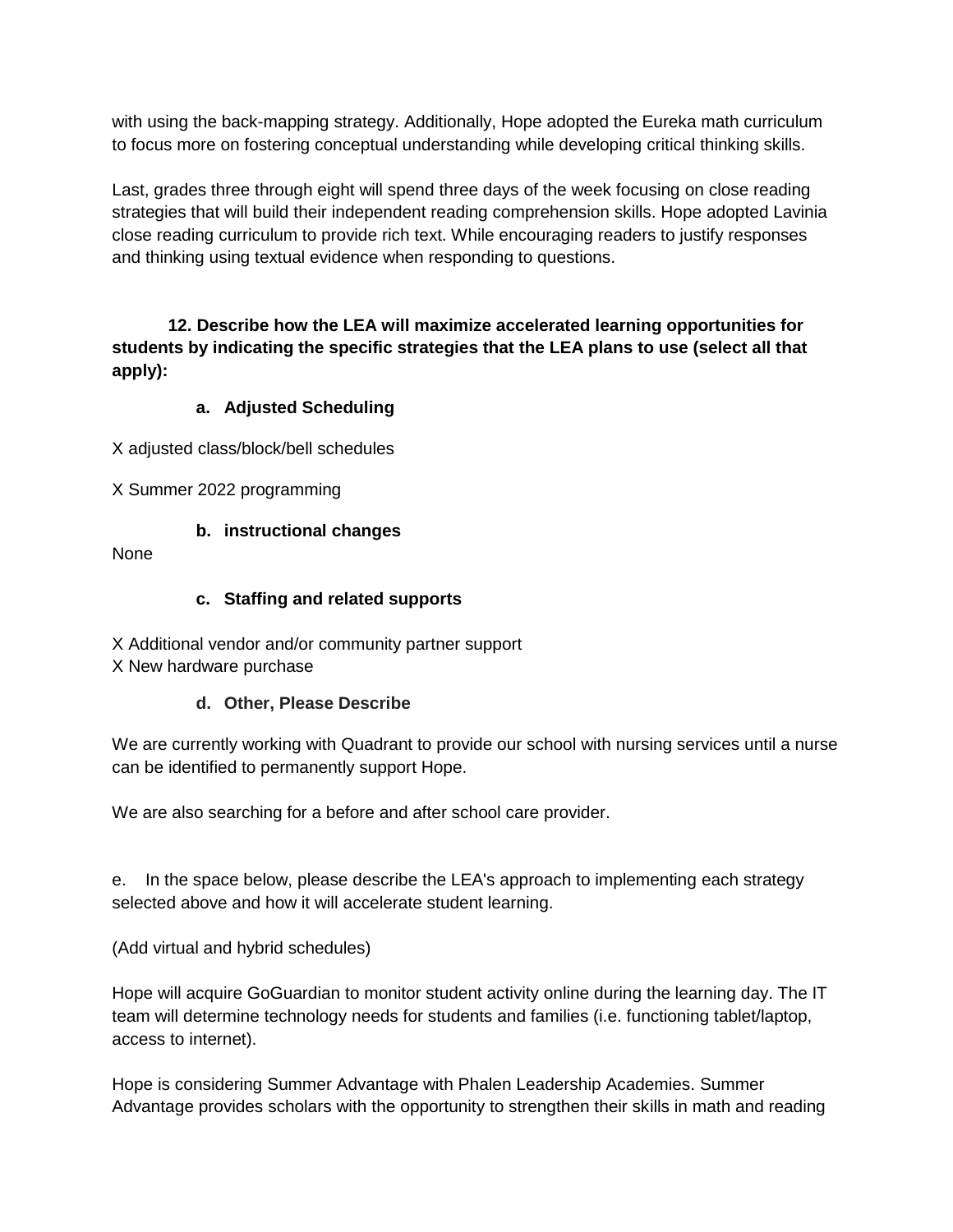before the next school year, prevent summer learning loss, and participate in fun and engaging enrichment activities. Students with disabilities will utilize the iREADY platform for intervention purposes. English Language Learners will have access to Learning AtoZ. All scholars will have access to Edgenuity platform that provides tailored instruction to each scholar based upon the benchmark NWEA MAP data. Using these strategies, along with effective instruction will help scholars to reach our academic goals of 10% increase in math and reading for the PARCC assessment.

**13. Describe the LEA's approach to reviewing and revising its staff professional learning plan to account for lessons learned during the pandemic and to build skills for staff to meet new and emerging student needs around safe reopening, well-being and accelerated learning.**

#### [Professional development calendar](https://drive.google.com/file/d/17tYGnWN6bGwe4xVIL0IBxRTMyCfjyPDx/view?usp=sharing)

# **14. Describe how the LEA plans to extend effective practices introduced during distance learning to enhance student's academic and/or social-emotional progress.**

The Athletics and Activities Department is committed to providing consistency, while protecting the health and safety of all school community stakeholders. The opportunity our programs provide for scholars to grow physically, socially, and emotionally make it necessary that extracurricular activities operate throughout the school year, whether in a virtual or in-person format.

Guidance on how to conduct school-based, extra-curricular activities in Washington D.C. has not been clearly defined to date, however, based on the Mayor's phased reopening plan, proposed plans from the D.C. State Athletic Association (DCSAA), and guidance from the National Federation of High Schools (NFHS), the following document details what extracurricular activities would look like in the 2021-2022 school year. Furthermore, this document describes the implications for the following areas: Types of Programs, Registration Process, Pre-Session Screening, Program Operations, and Facilities. As the public health situation evolves, the guidance for extracurricular programs is likely to change, therefore this document will be continually updated.

In general, no in-person extracurricular sessions will occur under Stage 1 and Stage 2 of the city's phased-reopening plan. During these stages, extracurricular activities will operate virtually, including conditioning programs for athletes so as to reduce the risk of injury when in-person athletics is reintroduced. Tentatively, in-person extracurricular activities may resume during Stage 3, however the reintroduction of activities, particularly athletics, will also follow a threephase approach.

Scholars had much success with enjoying reading online. Hope was able to adopt Newsela. It is a digital platform with relevant articles centered around social studies and science. Content area teachers and scholars will have access to the platform which includes leveled texts. Allowing for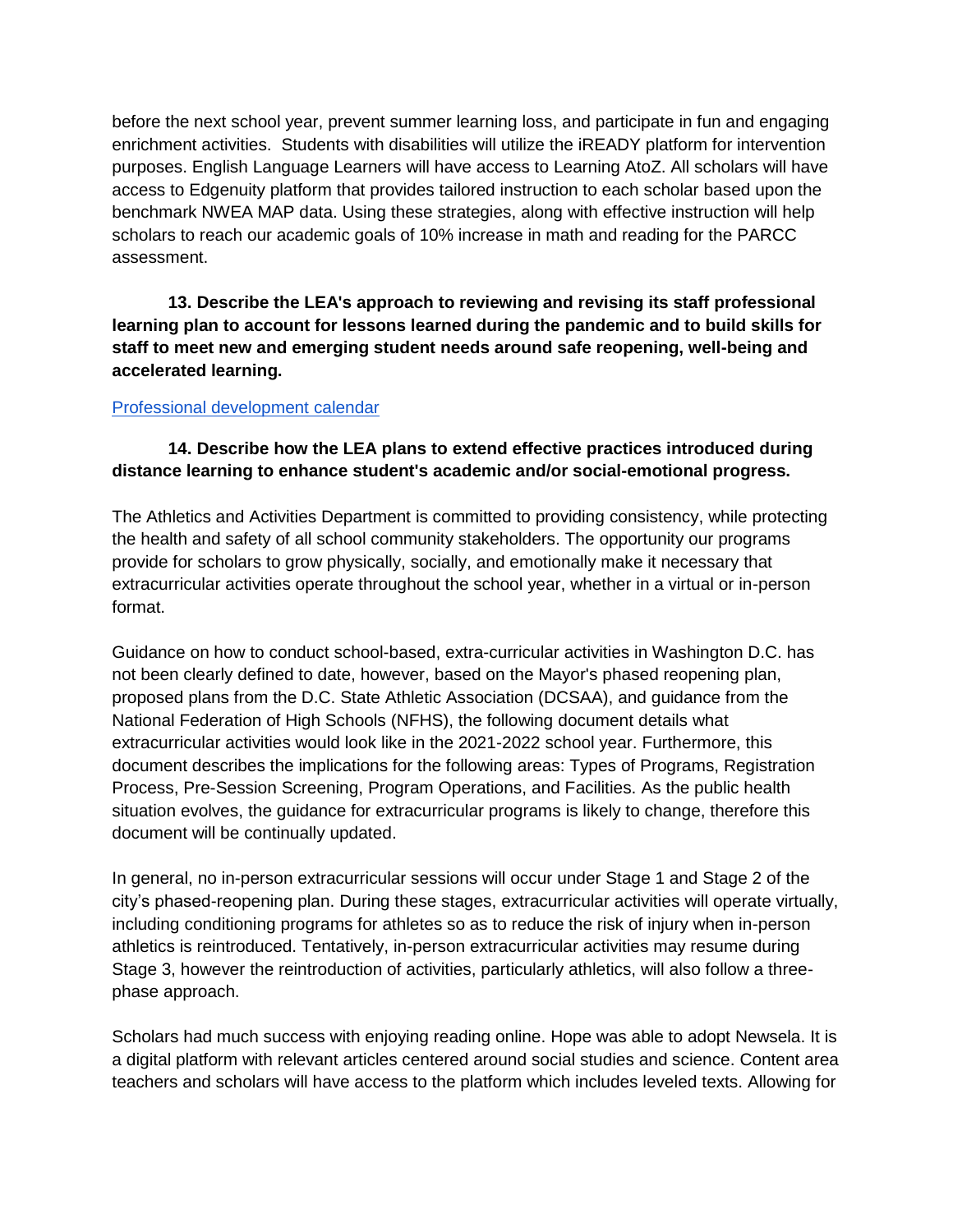differentiation. Teachers will be able to assign comprehension questions and writing prompts aligned with Common Core State Standards.

**15. For LEAs serving students in grades 9-12: Describe how the LEA will adjust its approaches to credit attainment, recovery, and support for postsecondary transitions to ensure all students are on track to graduate.**

### **SPECIAL POPULATIONS**

**LEAs must include students with disabilities in the general application of these guiding principles. After doing so, LEAs are additionally responsible for reviewing and conducting the following activities to ensure the continued provision of a free appropriate public education (FAPE) to students with disabilities. OSSE encourages LEAs to conduct individualized review of student data to identify appropriate accelerated learning instructional approaches. LEAs should also consider whether or not a student s individualized education program (IEP) is designed to support accelerated learning and should engage families in information sharing regarding the LEA's plan for the delivery of accelerated learning, IEP services designed to support accelerated learning, and the delivery of FAPE.**

**16. Describe the LEA's plan to serve students with disabilities, including students the LEA has placed in non-public special education schools and students participating in distance learning, including:**

- **a. The steps the LEA will take to ensure that students with disabilities are assessed upon return to school to determine the nature and extent of interrupted instruction on their receipt of educational benefit and to update IEPs as appropriate to ensure supports designed to ensure access to accelerated learning;**
- **b. At the campus and LEA level, how the LEA will evaluate the need for, determine or design appropriate services, schedule and deliver accelerated learning to students with disabilities, and how LEAs will communicate those instructional approaches to families;**
- **c. How the LEA will ensure equitable access to educational opportunity across learning environments, including how the LEA will ensure that students receive equal access to interventions and least restrictive environment (LRE) continuum, and that accelerated or distance learning approaches are not used to place them in more restrictive environments;**
- **d. How the LEA will continue to support parent training for students receiving related services through distance learning as needed; and**
- **e. The steps the LEA is taking to ensure that family members with disabilities (e.g. a guardian with visual impairment) can access content to support their student's learning.**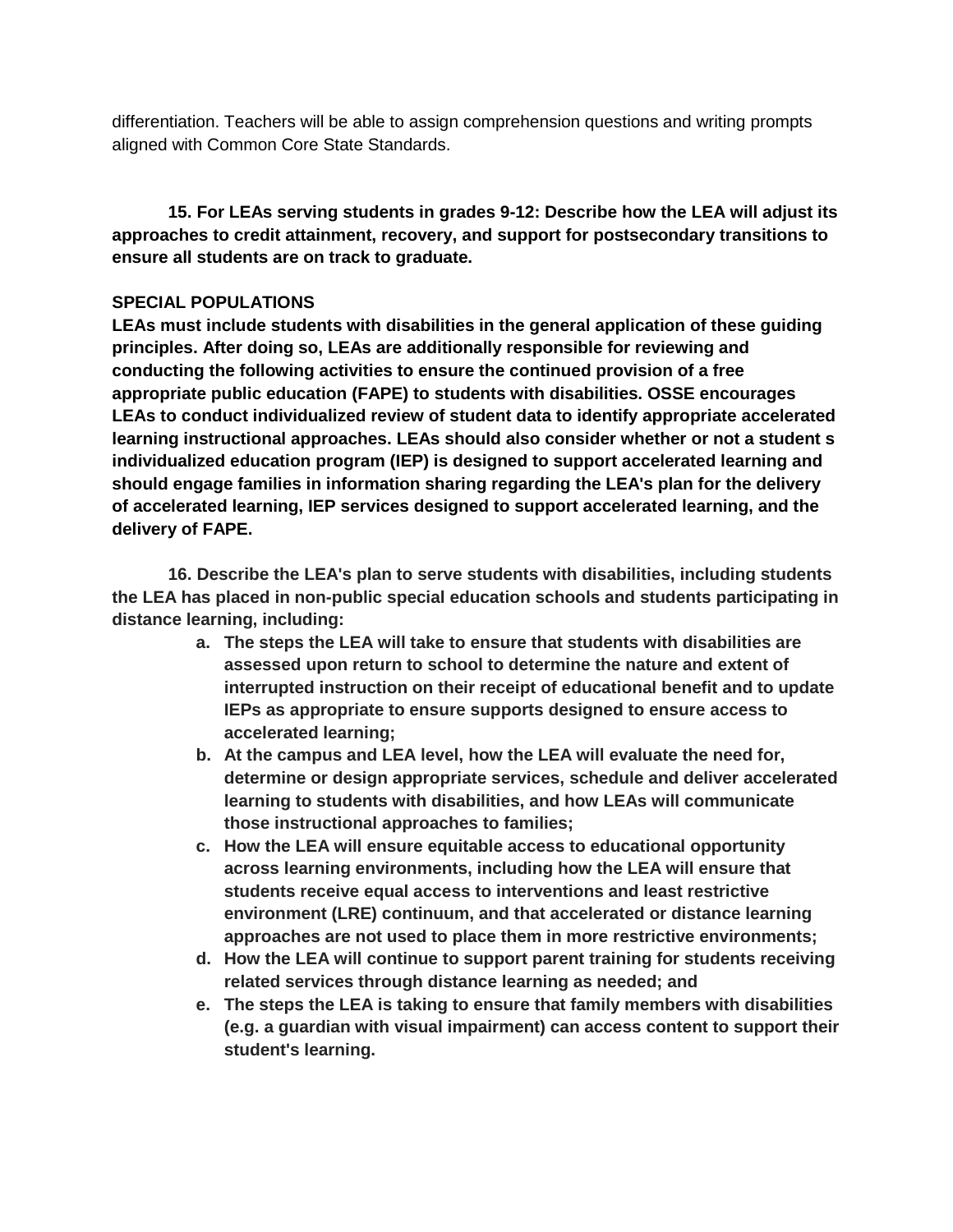Imagine Hope continues to meet OSSE timeline metrics as it pertains to Eligibility, IEP's and Related Services. Parent schedules are considered when scheduling services for children to provide optimal times for service delivery. We continue to document related services through SEDS (Easy IEP) and LEA created service trackers for Related Services and Specialized Instruction. The LEA also communicates important information changes as it pertains to OSSE, CDC, DCCSB and the LEA through email, office hours, Parent Square, Kickboard and Town Hall Meetings.

Steps the LEA is taking to ensure that family members with disabilities (e.g. a guardian with visual impairment) can access content to support their students' learning:

In a case where there may be a parent with a visual impairment, the LEA would identify a supporting adult within the home and connect with them to support the student. Additional audio-conferencing provisions would be made for the student and the parent. Office hours will be provided for the student and parent to receive additional targeted support, when needed.

The manner in which LEA deliver related services for students in distance learning:

The LEA is currently delivering Related Services through the most beneficial measure to families of Telehealth. Currently, Related Service Providers are providing services through an array of virtual platforms such as Zoom, Google Classroom, and phone conferencing. These various methods capture the varying needs of our students and families. The related service providers partner with the families. Often allowing the parent to shadow them, while providing strategies and/or support to their children and families.

The manner in which the LEA will support parent training for students receiving related services through distance learning;

The LEA will provide training and webinars on how to navigate systems and programs for Related Service and Specialized Instruction for SY 2021-2022. There will be tutorials provided on how to navigate virtual platforms, with a comprehensive list of expectations of conduct for virtual learning. Some of our partners are providing office hours and Zoom calls for parent training and support for parents of students with more severe needs. Students attendance and participation are tracked through LEA created D.L. Trackers and attendance logs

The manner in which LEAs will deliver recovery services to students with disabilities during the 2021-22 school year and how LEAs will communicate those services to families

As a means of recovery for students that may have exhibited a slide academically; our LEA has determined that all Special Education students who exhibited a decline in their formal EOY data would be placed in a Tier 2 RTI Intervention Group for academic support. Those services would be tracked by the RTI Team and reviewed at the next benchmark period for growth. Depending on the results of the RTI review, the targeted student would either return to regular studies, be provided new interventions, or be recommended for additional MTSS support. The LEA will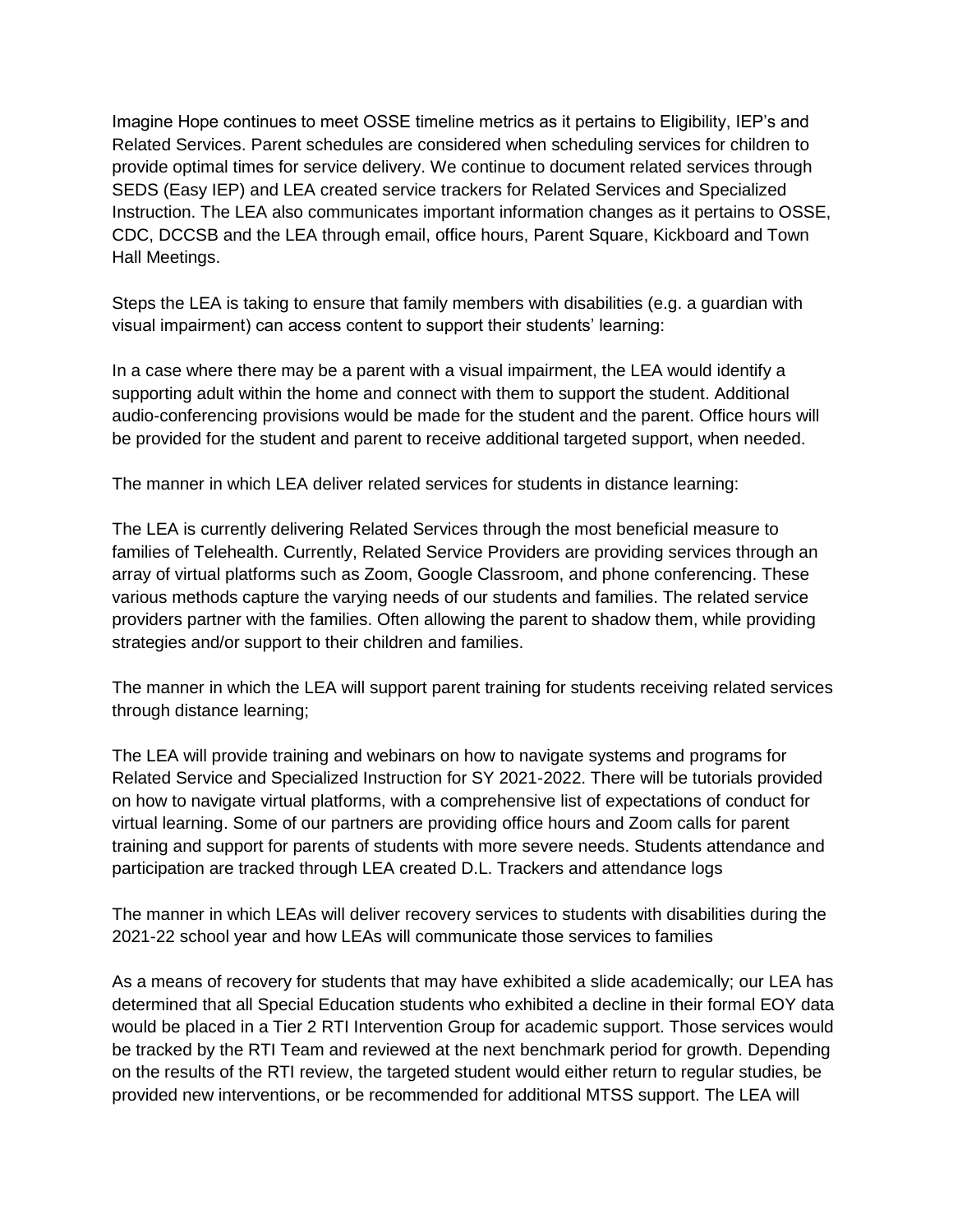have information delivered from the LEA through academy coaches to parents, Back to School Night or letters to parents.

Steps LEAs will take to ensure that students with disabilities are assessed upon return to school to determine the nature and severity of the impact of learning loss on their receipt of educational benefit

Hope Community PCS is currently utilizing Phalen Leadership Academies' MTSS model for students that require a new Re-evaluation. Students who were first affected by our move from brick and mortar to distance learning, will be assessed first until all students are cleared. Should the Washington APA Association, DOE or OSSE release new safe guidelines on how to assess distantly with fidelity; we will institute those new measures as they are revealed.

Steps the LEA will take to support the delivery of recovery services to students in the care of the District of Columbia and students experiencing homelessness.

To minimize the amount of recovery services and gaps in learning, the LEA provided extended opportunities for learning through our Tolson University Summer Academy and our Lamond Summer Enrichment Program. We provided the opportunity for all children to participate in Summer School, both General Education and Special Education Students. Special Education teachers and EL support were on hand to provide direct support to teachers, students and office hour support to parents. This would allow all students regardless of their living status an opportunity to be instructed. Laptops were provided to families who identified a need. Students attendance and participation was tracked through LEA created D.L. Trackers and attendance logs Mental Health services were provided for continuing Special Education students by the school psychologist and counselor in the form of small group counseling sessions and or checkins.

**17. For correctional facilities only: Describe the LEA/State Public Agency s plan to serve students with disabilities in correctional facilities, including:**

- **a. The steps the LEA/State Public Agency will take to ensure that students with disabilities in correctional facilities are assessed to determine the nature and extent of interrupted instruction on their receipt of educational benefit;**
- **b. How the LEA/State Public Agency will evaluate the need for, determine or design appropriate services, schedule, and deliver accelerated learning to students with disabilities in correctional facilities, and how LEAs will communicate those instructional approaches to families;**
- **c. The steps the LEA/State Public Agency is taking to ensure that family members with disabilities (e.g. a guardian with visual impairment) can access content to support their students learning;**
- **d. The manner in which the LEA/State Public Agency will deliver accelerated learning to students with disabilities during the 2020-21 school year and**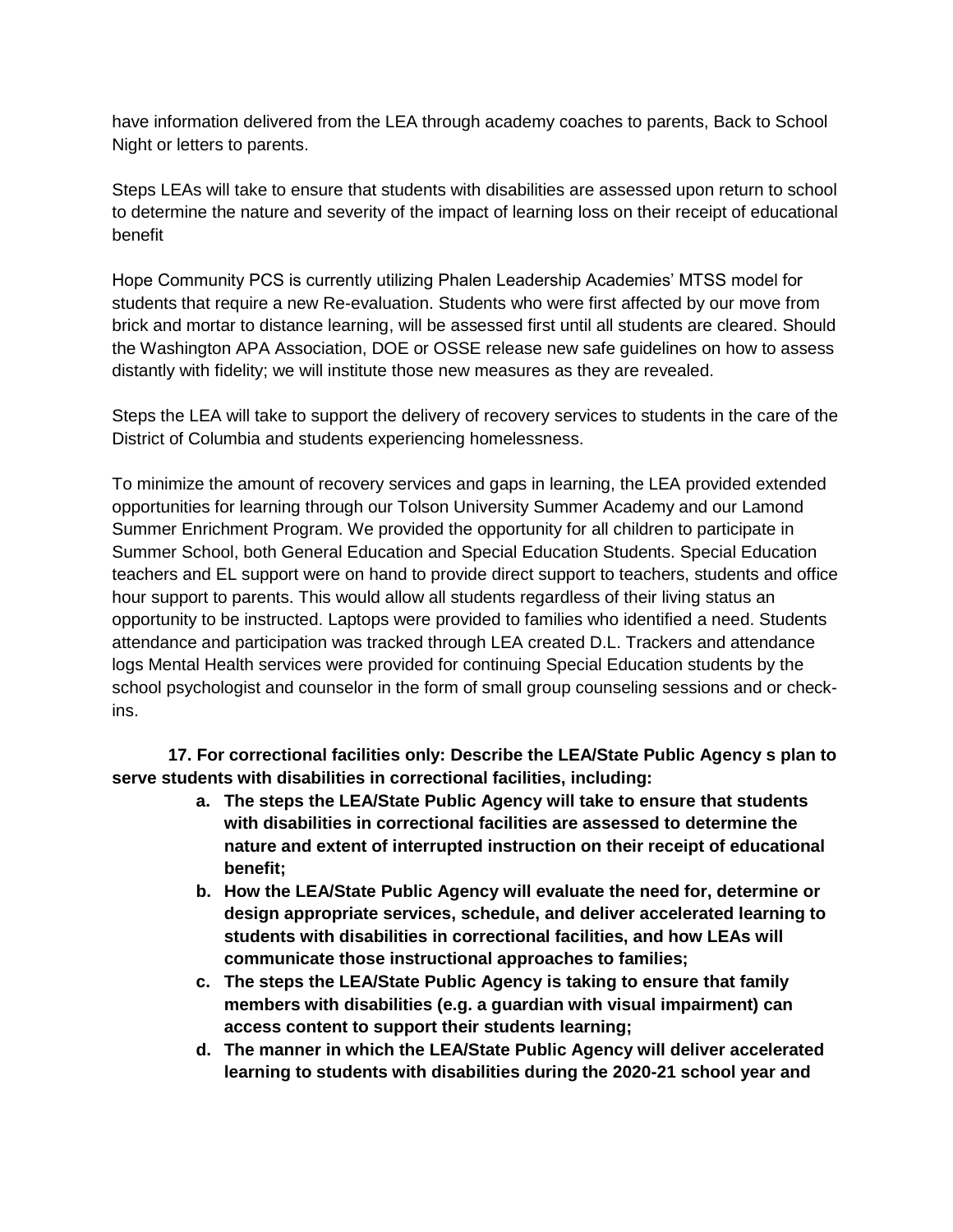**how LEA/State Public Agency will communicate those instructional approaches to families;**

- **e. How the LEA/State Public Agency is maintaining Individuals with Disabilities Education Act (IDEA) timelines in collaboration with families and documenting delivered IEP services in correctional facilities**
- **f. The manner in which the LEA/State Public Agency delivers specialized instruction and related services for students across all settings.**

#### NA

**18. For LEAs serving PK-12 grades: Describe the LEA's plan to serve English learners, including students participating in distance learning, including:**

- **a. The LEA's approach to screening English learners across all grade levels, including a system for re-screening students screened provisionally during distance learning and providing parent notification; and**
- **b. The LEA's English learner program plans to provide effective language development and academic instruction that will accelerate learning for English learners across all learning environments, including what data the LEA will use to establish and monitor language learning goals for accelerated learning and how the LEA will determine if the student is making progress towards those goals.**

The LEA's approach to screening English learners across all grade levels includes utilizing the Home Language Surveys, contacting teachers about possible ELL students who would need services, Parent consent to screen the student, and finally utilizing Online IPT to screen student in Prek, and WIDAAccess screener for grades K-8th. Students who were not screened previously because of distance learning will be determined by HLS's and the information provided from Powerschool WIDA Access and Online IPT. Parents will be notified using the parent letter from WIDA ACCESS which will explain why their child was identified as an EL student, the ability to decline services, and grant permission to screen their child. If the child is granted access to be screened the appropriate platform according to grade level will access the child. Thereafter the parents will receive another letter explaining the students scores, level of English proficiency and how it was assessed accompanied by the student's English Learner plan which will describe the student's hours of push-in and pull-out services.

The students will use a variety of resources as are listed below. The resources such as Reading A-Z and Goalbook will provide specific instruction on areas of improvement for the students and language accommodations while utilizing the platform. These programs will help students at their current level and target specific goals that are needed to achieve mastery in that particular topic. Students will also have the opportunity to access grade level material with accommodations. Goalbook uses student data to determine what goals, standards and Can-do descriptors are needed to achieve mastery within the students current domain.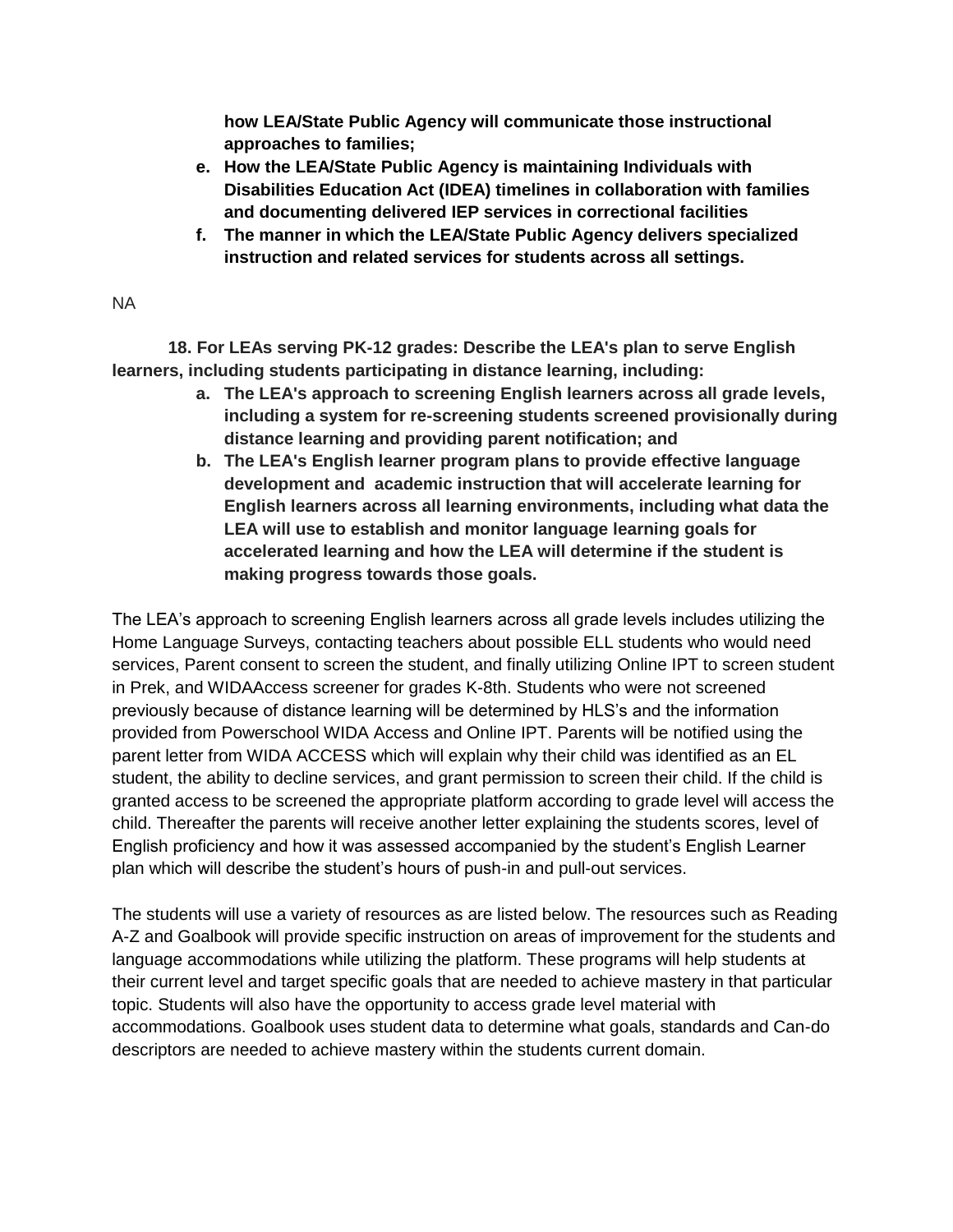Students are required to obtain a 5 in each domain in order to be considered "Monitored" status. During this level students have reached all goals as it relates to independence. They will be observed to ensure there is no regression. Students move at independent paces when it comes to language acquisition. Students are encouraged and work towards leaving the program and obtaining English proficiency in 4-5 years.

Google Classroom will be provided to all EL scholars for academic and SEL support. Access 2.0 scores will be utilized to build upon baseline data and to project planning and student outcomes as it pertains to the domains of reading, writing, listening, and speaking to advance the EL scholar's English language proficiency; based on the Access 2.0 scores, the EL plans will be created uniquely for each EL student.

The LEA will utilize data from WIDA access to determine what level students should be working towards in order to achieve proficiency. Based upon the level of each student in the specific domain will determine how many hours this student will need assistance being pull-out or pushin services. These scores can also assist with determining what accommodations or modifications the students will need in and outside of the classroom.

The students are provided with laptop computers provided by the LEA. The LEA is currently working to achieve permission and status for Goalbook and Reading A-Z. With these specific programs they will target the goals and can do descriptors our students require in or to obtain proficiency.

The LEA will provide language instruction in reading, writing, listening, and speaking to EL students during distance learning/hybrid learning environments. Each grade level and by proficiency level will be serviced according to the Wida 2.0 Access Scores, Newsela , Kickboard, and Reading AtoZ. Currently we are performing in an in-person environment, if this is to change services will be provided via google meet, and google classroom as the students have been utilizing since the start of the academic year.

In collaboration with the general education grade level teacher, content planning will occur to provide EL Teachers to grade level content. Our PLT process will afford the teachers opportunities to use researched methods and discuss best practices for further content planning. Additional El Supports will be provided to the parent from this link and office hours will be provided per student need and parent suggestions.

# **Effective Use of Funds in the 2021-22 SY**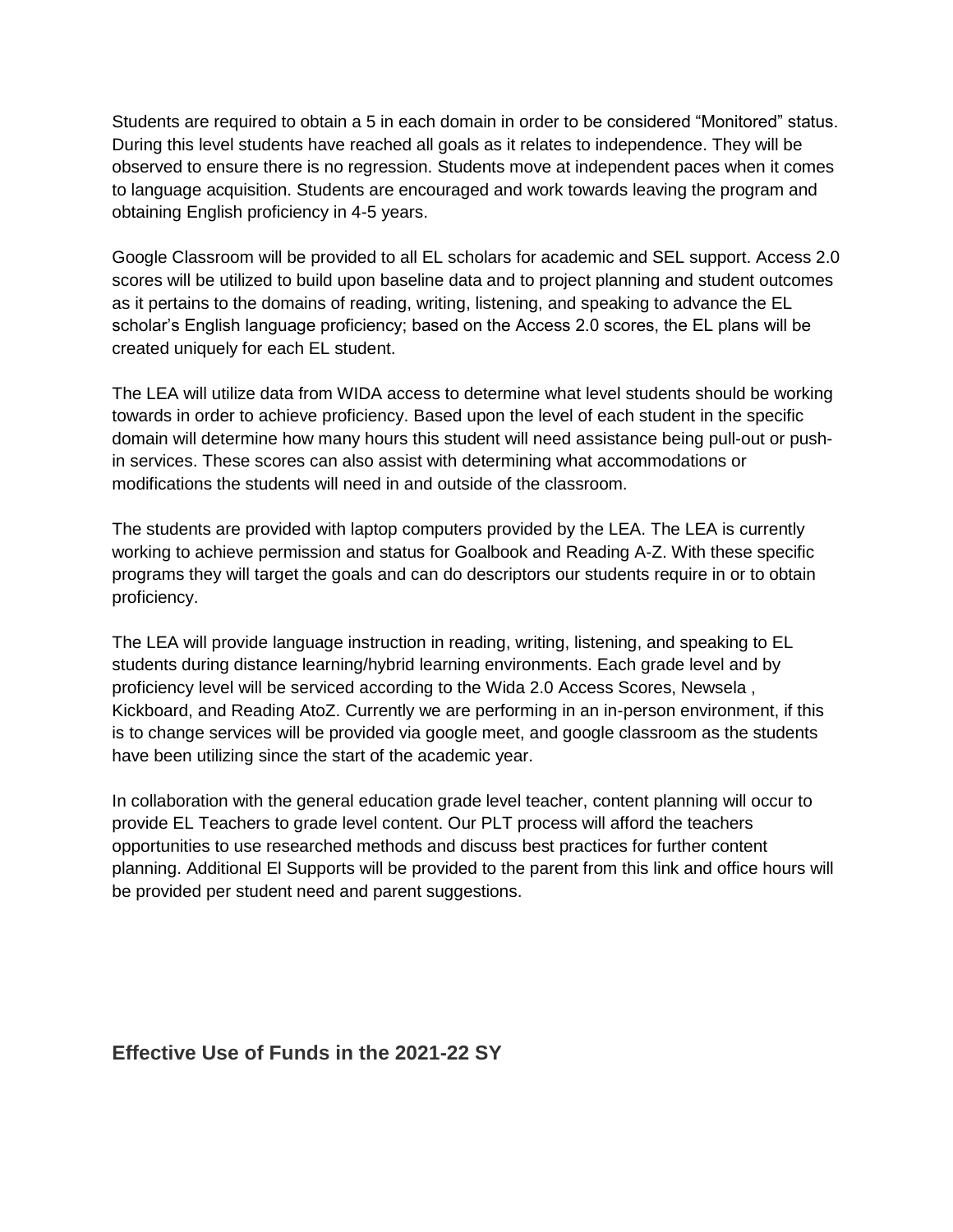**For [LEAs receiving ESSER III-ARP funds: P](https://osse.dc.gov/sites/default/files/dc/sites/osse/page_content/attachments/ARP%20ESSER%20III%20LEA%20Allocations%20-%20Preliminary.pdf)lease outline your LEA's approach for the use of federal emergency grant funds by responding to the questions below. You will provide additional detail and spend plans when you complete an ESSER III-ARP application in Enterprise Grants Management System (EGMS) later this summer. If relevant, you may reference other responses provided in this CEP or in the health and safety plan.**

**19. LEAs receiving ESSER III-ARP funds only: Describe the extent to which and how ESSER III-ARP funds will be used to implement prevention and mitigation strategies that are, to the greatest extent practicable, consistent with the most recent OSSE and DC Health [guidance o](https://osse.dc.gov/page/guidance-and-resources-covid-19-related-closures-and-recovery#health_safety)n reopening schools, in order to continuously and safely open and operate schools for in-person learning.**

Each classroom will have individual scholar and staff PPE kits. Each kit includes gloves, masks, hand sanitizer, wipes, and tissue. Scholar desks will include desk screens. Each teacher is supplied with an optional face shield, mask, sanitizing wipes, gloves, and tissue. Upon entry, scholars, staff, and guests are receiving daily temperature checks. Staff and students are also required to complete a daily health screening to minimize contact tracing.

**20. LEAs receiving ESSER III-ARP funds only: Describe how the LEA will use at least 20 percent of its [allocation](https://osse.dc.gov/recoveryfunding) for evidence-based interventions to address the academic impact of lost instructional time, such as such as summer learning or summer enrichment, extended day, comprehensive afterschool programs, or extended school year. Your description should include the planned approach for using at least 20 percent of your total ESSER III-ARP allocation, even if you do not plan to spend all the funds in the 2021-22 school year.**

Based upon data, there is a focus on shortening the literacy gap among students in grades K-8. ESSER III funds are allocated to targeted Tier 2 instruction. Where teachers will use Fountas and Pinnell guided reading program to implement daily small group instruction for targeted learners daily for about 60 minutes during a 90- minute reading block, or at least 2/3 of the reading block. This includes sufficient professional development for all teachers providing Tier 2 guided reading instruction.

**21. LEAs receiving ESSER III-ARP funds only: Describe how the LEA will spend its remaining ESSER III-ARP funds consistent with the allowable uses of the funding.**